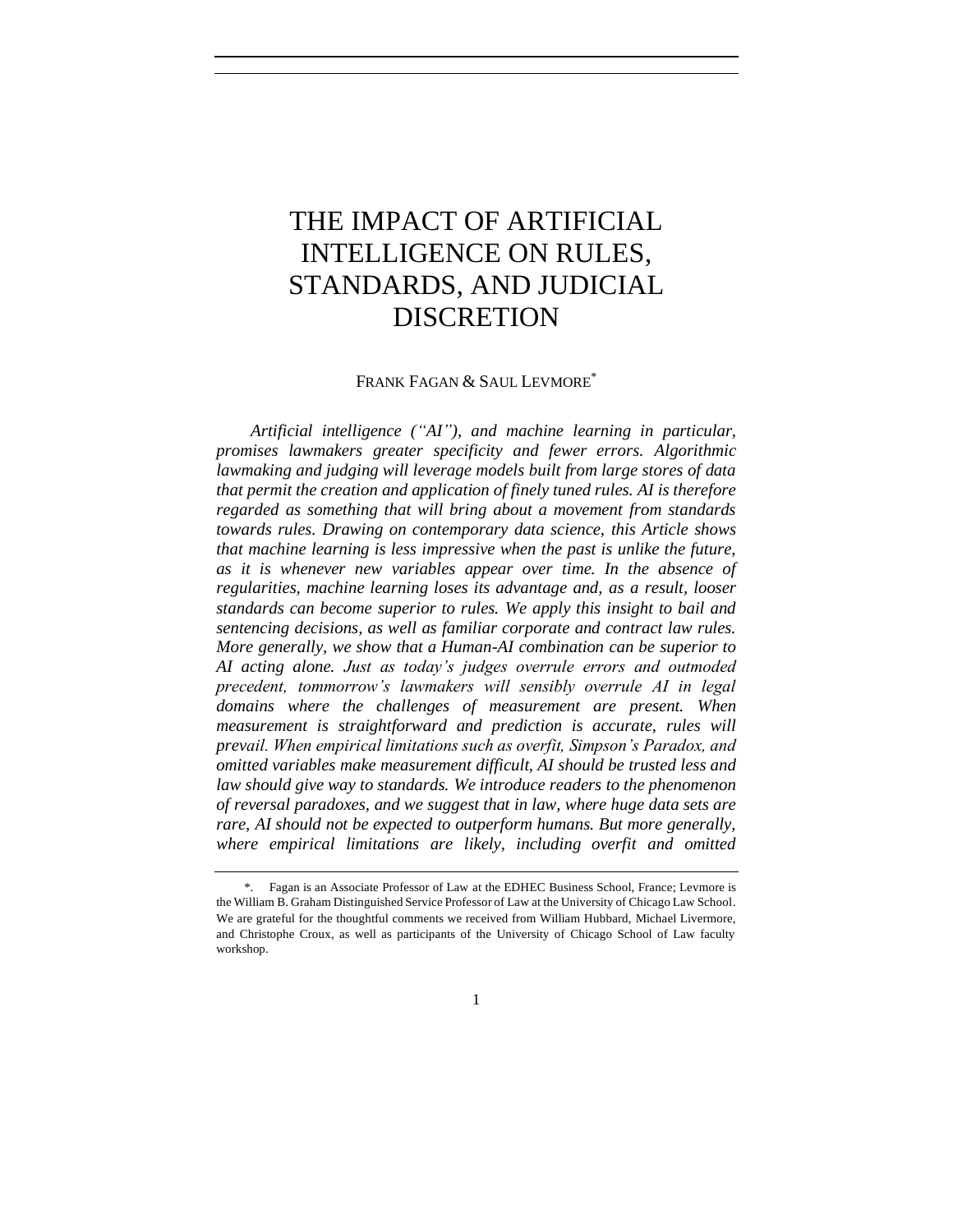2 *SOUTHERN CALIFORNIA LAW REVIEW* [Vol. 93:1

*variables, rules should be trusted less, and law should give way to standards.*

# TABLE OF CONTENTS

| I. THE COMBINATORY POWER OF HUMANS AND                            |  |
|-------------------------------------------------------------------|--|
|                                                                   |  |
|                                                                   |  |
|                                                                   |  |
|                                                                   |  |
|                                                                   |  |
|                                                                   |  |
|                                                                   |  |
|                                                                   |  |
| 1. Overstated Concerns with "Unsupervised" Machines and           |  |
|                                                                   |  |
|                                                                   |  |
| 3. Reinforcement Learning and the Importance of Measuring the     |  |
|                                                                   |  |
|                                                                   |  |
|                                                                   |  |
| 1. An Example of Overfit with Respect to Judicial Precedent 17    |  |
| 2. Overfit in the Process of Releasing Arrested Felons on Bail 18 |  |
| B. OVERRULING AI ON THE BASIS OF OMITTED VARIABLES 19             |  |
|                                                                   |  |
| 2. The Limitations of Using Machine Learning to Detect            |  |
|                                                                   |  |
|                                                                   |  |
| 1. An Example of Type II Errors in Veil-Piercing                  |  |
|                                                                   |  |
|                                                                   |  |
| D. OVERRULING OR PREFERRING AI BECAUSE OF SIMPSON'S               |  |
|                                                                   |  |
| 1. An Example of Reversals in the Context of Evaluating a Law     |  |
|                                                                   |  |
| 2. An Example of Omitted Variables and a Reversal with            |  |
|                                                                   |  |
|                                                                   |  |
|                                                                   |  |
|                                                                   |  |
|                                                                   |  |
|                                                                   |  |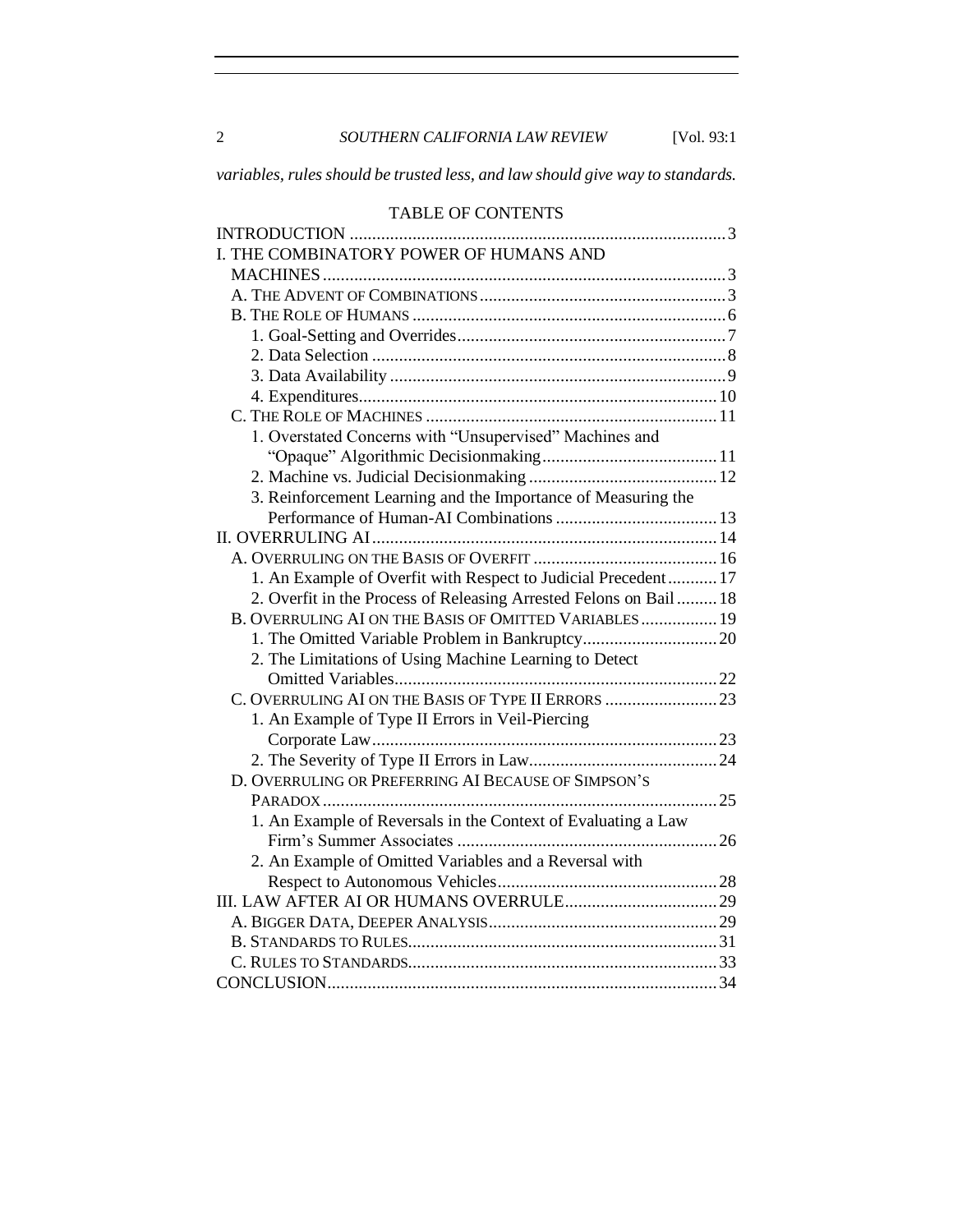# INTRODUCTION

<span id="page-2-0"></span>In earlier generations, office workers and homemakers became more efficient by learning to work with machines. In the present era, our adjustment to human-machine partnerships is more challenging because today's machines, unlike early typewriters, word-processing software, and washing machines, can now make decisions and improve on their own. Humans will soon need to decide on a regular basis when to trust and when to overrule machines. In the case of law, as in the case of autonomous vehicles and other endeavors, part of this difficulty is that the most promising advances in artificial intelligence ("AI") are opaque; errors are harder to identify because faulty assumptions and omitted variables are difficult to identify inasmuch as algorithms cannot be counted on to explain how they reached their decisions. This Article explores the division of labor between AI and human lawmakers. First, we suggest that, in stable legal environments, humans should be more hesitant to second-guess machines than should machines be discounted when machines differ with judges and other human lawmakers. More generally, we show that AI, and sensible overruling in both directions, will lead to a different mix of rules and standards in law. In addition, we explain why AI, working alone, has its flaws, and we do so with examples that touch on pretrial bail, parole, and sentencing decisions, and that draw on the laws of torts, contracts, bankruptcy, and corporations. We show why machines will turn some standards into rules and will add specificity to familiar legal rules. In exceptional but interesting cases, an understanding of the limits of machine learning will have the reverse effect, as it will encourage law to substitute some standards—and human judgment—in place of familiar and precise legal rules.

#### <span id="page-2-2"></span><span id="page-2-1"></span>I. THE COMBINATORY POWER OF HUMANS AND MACHINES

# A. THE ADVENT OF COMBINATIONS

Combinations of, or teamwork between, people and their machines is not new. Forty years ago it would have been obvious that even the most talented secretary needed to have good typing skills. The secretary was judged by an ability to screen office visitors, to take dictation, and to improve correspondence, among other things, but these contributions were especially valued if the employee could type accurately and quickly. There were advantages not only of combining humans into teams of workers but also of combining the efforts of an employee and a typewriter—a human and a machine. The two were complements more than substitutes. As the machine improved, the relative contribution of the human did not necessarily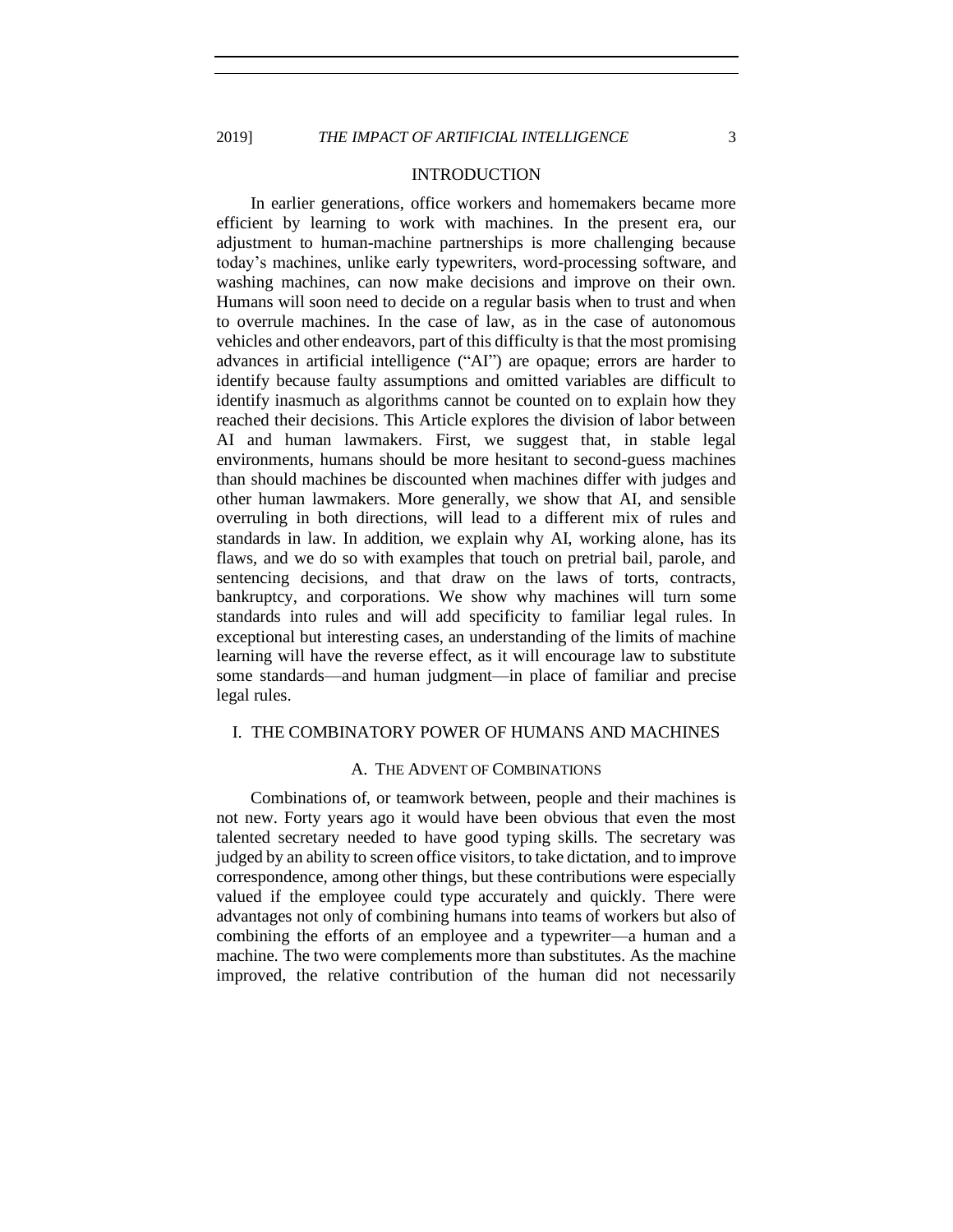<span id="page-3-0"></span>

decrease, and indeed compensation increased until computers enabled more senior people to rely very little on secretaries.

There is reason to think that the same is true in the modern era with respect to the relationship between humans and computers, although this combination is more interesting because, with the help of AI, some tasks and decisions can be made by the machine alone, while even the IBM Selectric typewriter required a human to do anything at all. Machine learning ("ML"), a subset of artificial intelligence, is a term applied to the ability of modern machines to improve on their own after some programming about the goals sought by humans and the sources of data offered to machines.<sup>1</sup> The IBM typewriter was mechanical; a modern word-processing program is a simple example of AI, and it uses structured data<sup>2</sup> to correct misspelled words. Moreover, the word processor engages in machine learning if it is able to suggest sentences based on the users' previous e-mails to similar parties. The more data, in the form of previous messages, user corrections, or favorable

AI learns from feedback, which can be divided into three types. In *supervised learning*, AI observes some data, such as arrestee characteristics, and a teacher labels the arrestee's bail suitability and amount. Alternatively, an AI might be given video footage and instructed that it has observed a crime. In *unsupervised learning*, AI learns from patterns in the data with no explicit feedback. The learning task primarily consists of identifying clusters. For instance, an AI taxi might gradually learn to distinguish between good and bad traffic days without ever receiving labeled examples from a teacher. *Reinforcement learning* is a combination of the two. An AI might be "punished" by being overruled (and thus identified or "labelled"), but it is left to the AI to examine patterns and deduce why it was overruled. In practice, these distinctions can overlap. In *semi-supervised learning*, an AI may be given partially labeled and unlabeled data and asked to make a prediction. Alternatively, all of the data may be labeled but in a systematically inaccurate way. *See* STUART RUSSELL & PETER NORVIG, ARTIFICIAL INTELLIGENCE 694– 95 (3d ed. 2010). All these processes benefit from more observations, or *big data*. Many observations in the form of something like one million social network entries amount to *unstructed big data*. In contrast, when observations have already been organized into spread sheets or databases, the accepted term is *structured data*, or *structured big data* when the volume is great—perhaps so great that it is impossible for humans to see connections within the data.

2. When a machine is given structured data, it is offered inputs or labels in order to examine a particular correlation or other hypothesis that has been previously developed. Structured representation of data underlies knowledge-based learning where there is prior knowledge about the world. *See id.* at 57–58.

<sup>1.</sup> Artificial intelligence ("AI") is a general term that includes things that machines have done for years. In this Article we use it in a way that refers to the transfer of decisionmaking, or investigation of facts, away from humans. Machine learning ("ML") is best understood as a subset of AI, as it draws attention to the capacity of a program to improve on its own. In its extreme, unstructured machine learning, humans initiate the AI's work by providing goals as well as data or some instructions about where and how to look for data, but the machine is free to make connections, reach conclusions, or look for more data in ways that the human had not contemplated. In many cases, AI and ML are expressions that can be used interchangeably. But even this description has been misleading because there are many approaches within the world of machine learning. An algorithm that imitates evolution, for instance, is not exactly looking for previously unidentified connections. Moreover, as explained and incorporated below, a machine that looks only for connections is apt to run into problems of overfit. But inasmuch as surprising connections have captured the attention of legal scholars, we use terms consistent with this interest. Indeed, though AI is itself an inclusive term that may not survive the test of time, we use it here because of its current popularity and because it reflects our interest in the division of lawmaking power between humans and machines.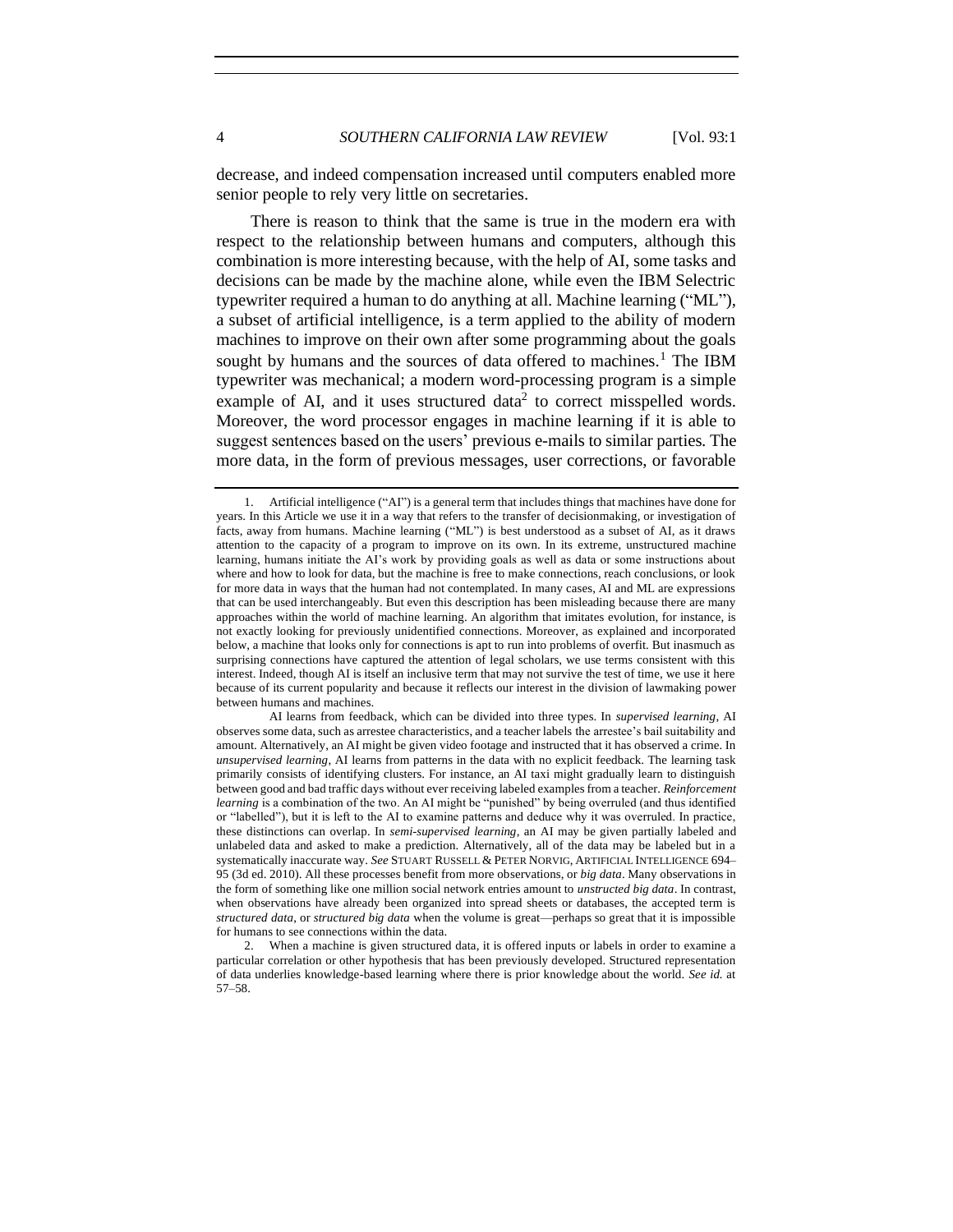# 2019] *THE IMPACT OF ARTIFICIAL INTELLIGENCE* 5

responses by recipients, the better the suggestions are likely to be.

Humans were impressed when machine learning enabled a machine to defeat the highest ranked human in chess and then in the game of  $Go<sup>3</sup>$ ; they were absolutely dazzled when they learned that the victorious play included moves and strategies that had not occurred to skilled humans even when the latter had ample time and years of experience to investigate the possibilities. It is when the computer does more than capitalize on its ability to follow human instructions quickly that its artificial intelligence is most noteworthy. Some of these performances turn out to be overstated, $4$  perhaps because of a desire by humans to signal an appreciation of novelty and progress, but there is reason to think that, over time, machine learning will use its experience and growing databases to improve so that humans will cede more decisionmaking to their machines. Machines will undoubtedly outperform human judges in deciding matters of pretrial bail, postconviction parole, and which tax returns can most profitably be audited. It is already the case that only a stubborn adult thinks that he or she can outperform Waze or Google Maps in finding the fastest route to a destination, or that he or she can choose the best restaurant by asking a friend rather than consulting an online aggregator—though determining the best online authority for a given individual is at present a question better allocated to humans.

More remarkable is that the combination of a skilled human and a machine is often superior to what even the best-equipped machine can do on its own. A machine that defeats humans is often inferior to a machine that a skilled human can override; the combination triumphs. It may not do so indefinitely or in all domains, but it is notable at present, and particularly useful in thinking about legal applications. The success of combinations, or teamwork, is easily understood by considering freestyle chess (or centaur play), in which humans can consult outside sources within a time limit; the

<span id="page-4-0"></span>

<sup>3.</sup> *See* David Silver et al., *Mastering the Game of Go with Deep Neural Networks and Tree Search*, 529 NATURE 484, 484 (2016).

<sup>4.</sup> One important example is the attention paid to research showing that a machine outperformed human judges in predicting crimes or flight during pretrial periods when an arrested person was released on bail; the gains from artificial intelligence were considerable. *See* Jon Kleinberg et al., *Human Decisions and Machine Predictions*, 133 Q.J. ECON. 237, 237–38 (2018). Unfortunately, the competition between these human judges deciding pretrial bail and an algorithm instructed to minimize crimes and flight (measured by a failure to appear at trial) was a bit unfair and proves something quite different from that often attributed to this work. The machine was given evidence about the successes and failures of its earlier decisions, while the judges would only occasionally (and by accident) know whether those they had set free in the past took flight or were again arrested or convicted. In machine-learning terms, the judges, and the decision rules that they were applying to the pretrial bail cases, suffered from lack of supervision and reinforcement and, as a result, performed relatively poorly. In contrast, the algorithm was trained; it was "supervised" and "reinforced" with performance data, and its decision-rules were penalized for failure and rewarded for success. The real message seems to be that more data, and learning about the effect of one's past decisions, is a good idea. This is unsurprising.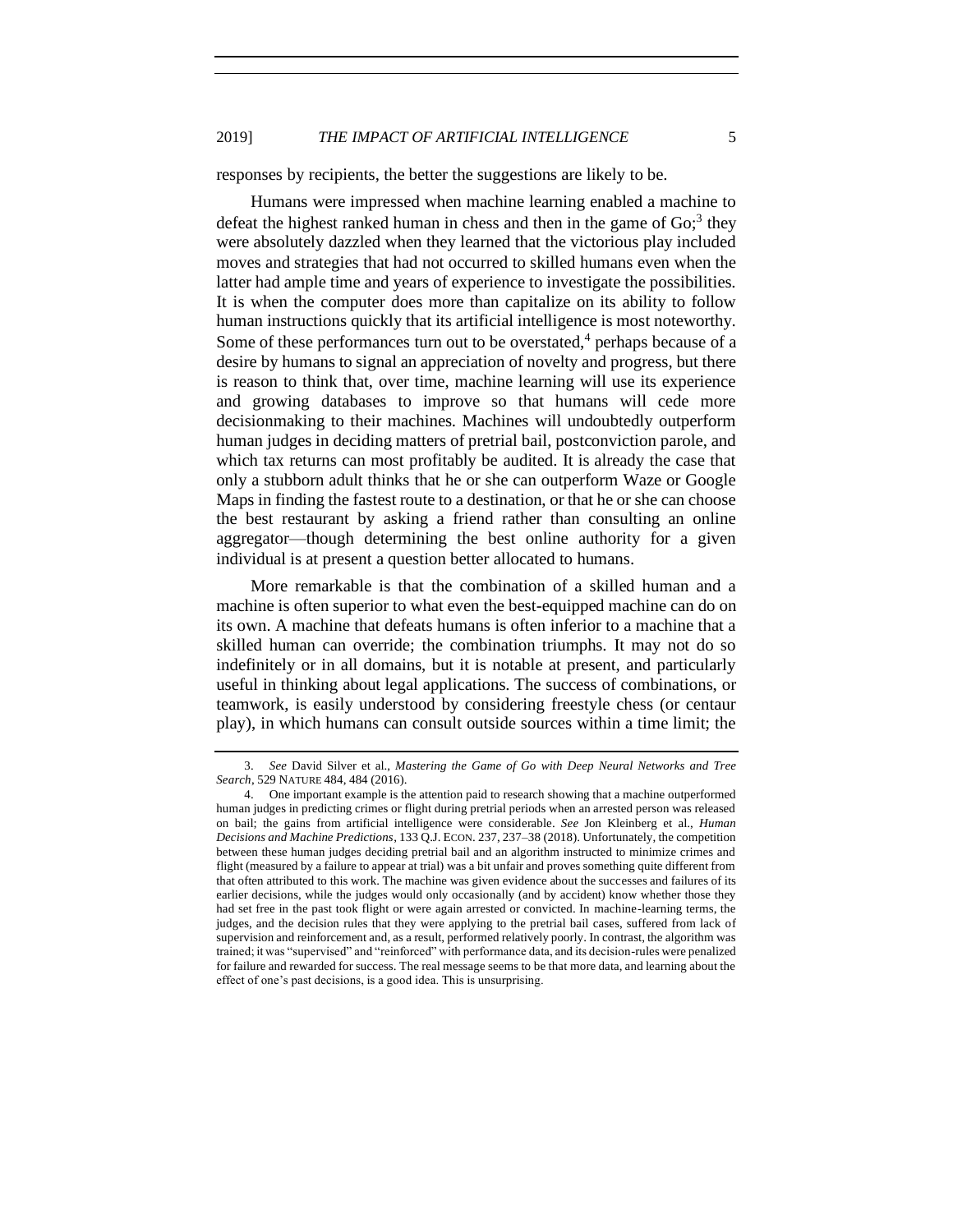champions, at least for a time, are human-computer partnerships. These combinations defeat the best machines, and of course the best humans, when these entities act alone. Nor is there reason to think that a combination of machines or of humans is superior to one that mixes human with machine. The humans in freestyle chess appear to have the special, learned skill of playing with machines; the chess ranking of these partnered humans is well below that of the leading players in the world, when all are judged on their success as single, unaccompanied players.

This is an important point, and it is worth restating and exploring. Just as the best secretary of yester-year might have been one who learned to be a good typist, so too the most successful freestyle player is apparently one who has learned to interact well with a machine. In the chess context, the victorious human is good at knowing when to overrule the machine. This may not be true in the future because of the machine's ability to learn, but the Human-AI combination is more likely to remain superior in enterprises like law where the playing field changes over time.<sup>5</sup> It changes over time in chess to the extent that opponents play different moves as they too learn how to react to a machine or freestyle opponent, but in law, war, and the stock market, the field is likely to change more because of external events as well as reactions to moves made by an artificial intelligence or a Human-AI combination. To the extent that AI succeeds because of its ability to learn from the past, this strength is probably less important the more the future will not resemble the past.

#### B. THE ROLE OF HUMANS

<span id="page-5-0"></span>In freestyle tournaments, as well as in medical care and other settings, the human takes charge of the combinatory effort and can ignore or overrule the machine. The machine can try to overrule the human, but ultimately the next move in the freestyle game, the practice of medicine, and the operation of a conventional or autonomous car or airplane, is in the hands of the human.

<sup>5.</sup> *See infra* not[e 9.](#page-7-1) Imagine if the rules of chess changed every few years. In the extreme case, changes to rules would be random and unpredictable, and data would not be useful for prediction. Only if a pattern is discernible will the machine be able to predict winning moves.

In this Article, we set aside the interesting *philosophical question* of how we might know whether the future is like the past. This is, of course, a familiar riddle of induction, often examined by philosophers with questions such as how we can be reasonably sure that the sun will rise tomorrow, posed against the seemingly absurd idea of whether it would have been reasonable for someone in 1796 to think that George Washington would, in the future, always command the U.S. armed forces given that he had always done so in the past. *See* NELSON GOODMAN, FACT, FICTION, AND FORECAST 59 (4th ed. 1983) (discussing the question of induction). But it is also a *practical question*, inasmuch as part of the argument here is that AI's strength requires some similarity between the past (which is to say the available data) and the future, while humans may be better at knowing when to trust AI less based on insights about the likely difference between past and future.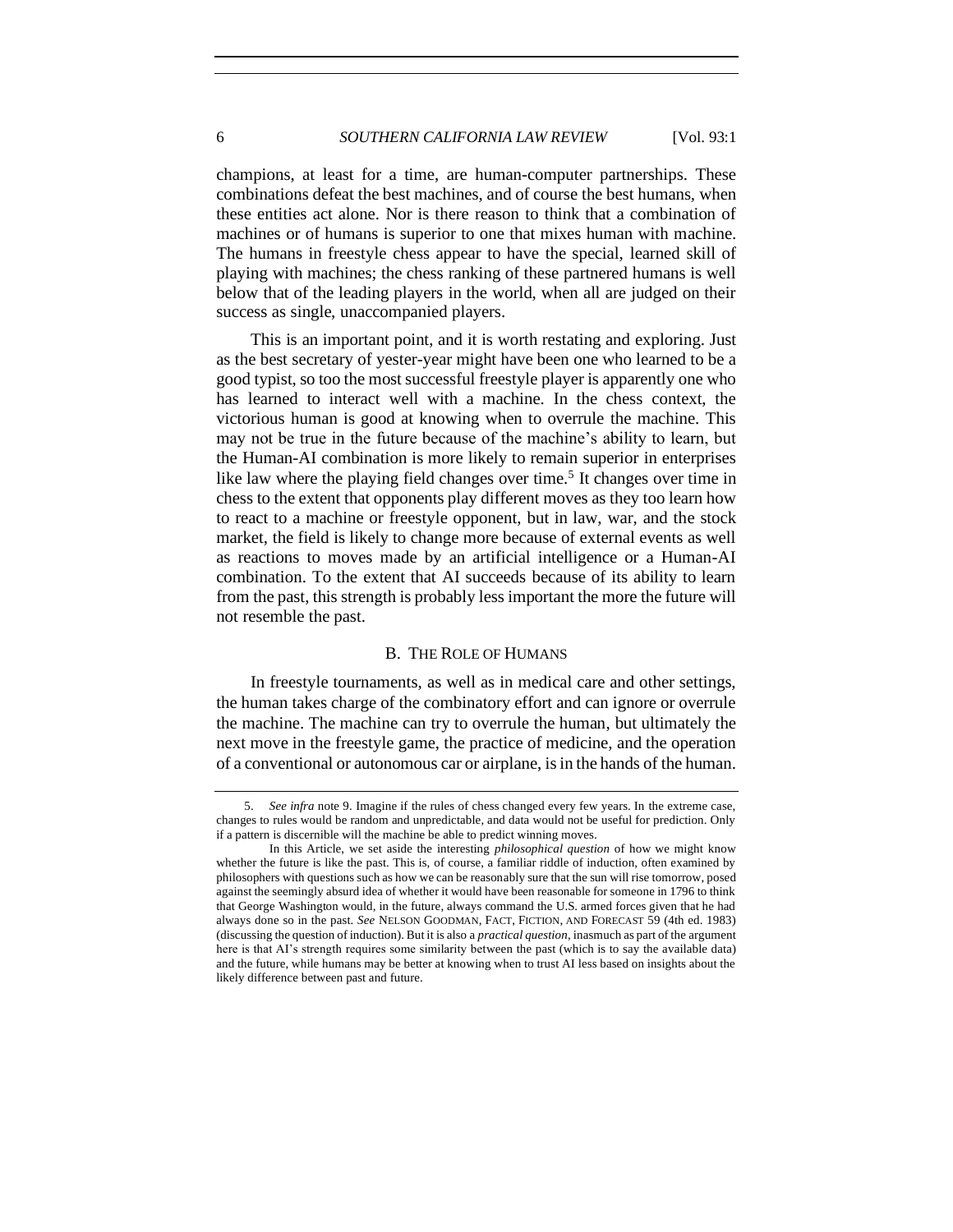A good human worker knows not to overrule the machine too often, especially when there is no evidence that the machine has erred. The superiority of human-directed combinations is surprising if we think of the machine as powerful simply because of its speedy calculations. This power helps it examine stored data from previous encounters and plan several moves ahead. But the machine's ability to see new routes to success reflects true machine learning. Skilled humans, playing on their own, may be overly inclined to value precedent and often think that a problem closely resembles one they have seen before. Again, the combination of human and machine may not triumph in the future, so long as the playing field remains sufficiently stable, but it is an important option to consider in lawmaking both because of law's dynamism and, as we will see, because it is apt to be politically attractive compared to unsupervised machines.

# <span id="page-6-0"></span>1. Goal-Setting and Overrides

At least for the present, we should expect the best lawmakers, including judges, to be individuals who are adept at evaluating the decisions reached by machines. With AI, machines will recommend (rather than finalize or steer clear of) such things as optimal prison sentences, speed limits and investments in their enforcement, visas, and tariffs. One day they might even recommend the winners of political contests, rather than simply predict winners based on humans' previous voting patterns. It is more challenging to list decisions that will be or should be free of AI than to list areas where machines can be decisive. Machines will be as useful in law as in the private sector. This leaves two important roles for humans. First, humans will presumably decide the goals; just as humans decided what constitutes a victory in chess, so humans will program machines with the weights that artificial intelligence should assign to efficiency, wealth distribution, shortand long-term climate change (and, indeed, the applicable discount rate), and so forth.

Second, humans will have the ability to overrule machines in law, as elsewhere. This power is likely to be a political prerequisite for allowing machine learning into lawmaking in the first place. Over time, combinations of humans and machines will learn how to coordinate and how often to overrule one another; a human might simply change the goal midstream in order to alter the machine's conclusion. Humans and machines might compete in their interpretation of results, but progress should be expected. The evolution of autonomous vehicles offers a useful example. Humans have already observed the value of these vehicles, and many humans overemphasize reported accidents involving experimental vehicles, but over time we expect humans to outsource decisionmaking so long as they retain the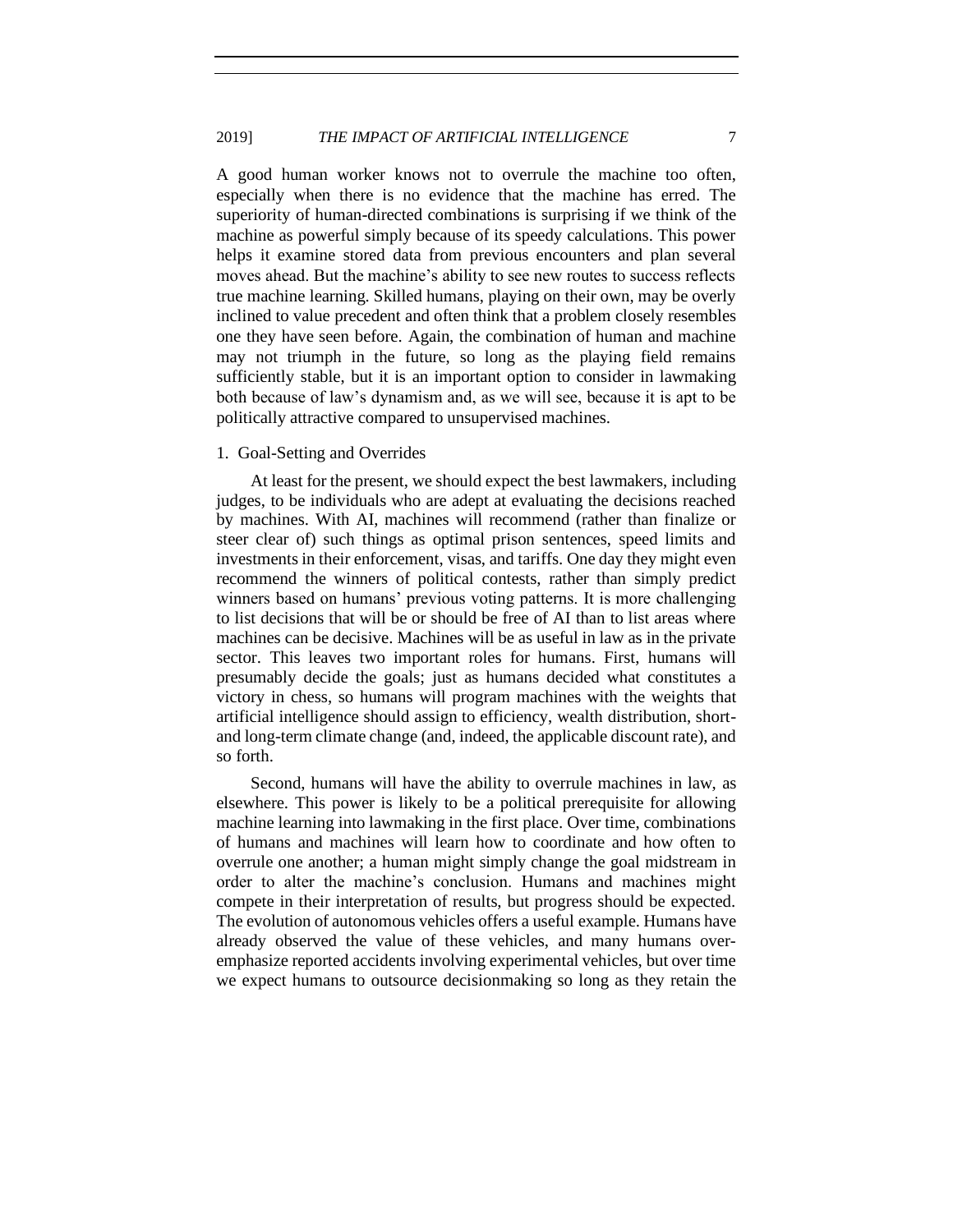power to overrule their machines.<sup>6</sup> Lawmakers who block this progress will seem foolish. Law might help the transition both by holding the owner or manufacturer of the vehicle strictly liable and, more importantly, by finding defendants liable when they had overruled their machines with disastrous outcomes. On the other hand, various interest groups might cause law to move in the opposite direction, inefficiently requiring the licensing of new machines or requiring every vehicle or every program to pass frequent and costly inspections or even to have two human operators and other safeguards, as is the case for commercial airliners.<sup>7</sup> But competition among jurisdictions can be expected to bring about socially attractive results, including taxation, redistribution, and other considerations of interest to voters and politicians.

#### <span id="page-7-0"></span>2. Data Selection

<span id="page-7-2"></span><span id="page-7-1"></span>It is a mistake to think that instructing the AI is always an easy task and that the human role in this combination of talents is trivial. Consider, for example, the case of pretrial bail.<sup>8</sup> The law must decide which arrested people to release or detain before trial; incarceration is costly in many ways, but a primary cost of bail is the risk that the individual will engage in wrongdoing that would not have occurred had he or she been incarcerated.<sup>9</sup> In addition, there is the risk of flight. An obvious instruction is to gather sufficient data about persons previously released on bail and ask the AI to find characteristics that will help predict who should be freed or detained. The human might set a probability threshold, or might simply ask for the

<sup>6.</sup> While overruling might be barred for individual drivers, a driverless car network operator will likely retain residual control based on design selection.

<sup>7.</sup> It has even been suggested that AI should undergo an approvals process administered by a new agency tasked with certifying AI safety. Matthew U. Scherer, *Regulating Artificial Intelligence Systems: Risks, Challenges, Competencies, and Strategies*, 29 HARV. J.L. & TECH. 353, 393 (2016).

<sup>8.</sup> Pretrial bail decisions have been a subject of interest in earlier work about AI, see *supra* note [4;](#page-4-0) see also *infra* Section II.A.2.

<sup>9.</sup> A secondary cost is the danger of decreasing the deterrence effect of criminal law. We can ignore it here because we are a long way from using AI to evaluate this effect; inasmuch as each arrestee is unique, machine learning will fail to detect a relationship between a singular feature of the arrestee and aggregate crime levels. Over time, with more observations, detection of this feature and its possible relation to crime becomes more likely. *See* LESLIE VALIANT, PROBABLY APPROXIMATELY CORRECT 61– 62 (2013) (asserting that detection and learning cannot occur without an observable regularity or pattern).

Note that even if arrestee features are persistent and measurable, learning is not possible if the arrestee's environment is constantly changing. *See id.* (asserting that learning cannot occur when the context of a generalization is changing). Leslie Valiant helpfully denotes each of these conditions, respectively, as the Learnable Regularity Assumption and the Invariance Assumption. *Id.*

Note that here the question is whether a judge or AI is better at deciding pretrial releases and bail. There is something of an inconsistency in the use of judges at this stage—but then relying on nonjudge parole boards later on, following conviction and a period of incarceration. The difference might be explained by the fact that judges are given the job when the accused party is in the courtroom anyway, but not otherwise. But the inconsistency would be understandable if a study showed that a parole board outperformed AI, and most judges had not. On the other hand, it would be especially disturbing if parole boards were yet inferior to most judges.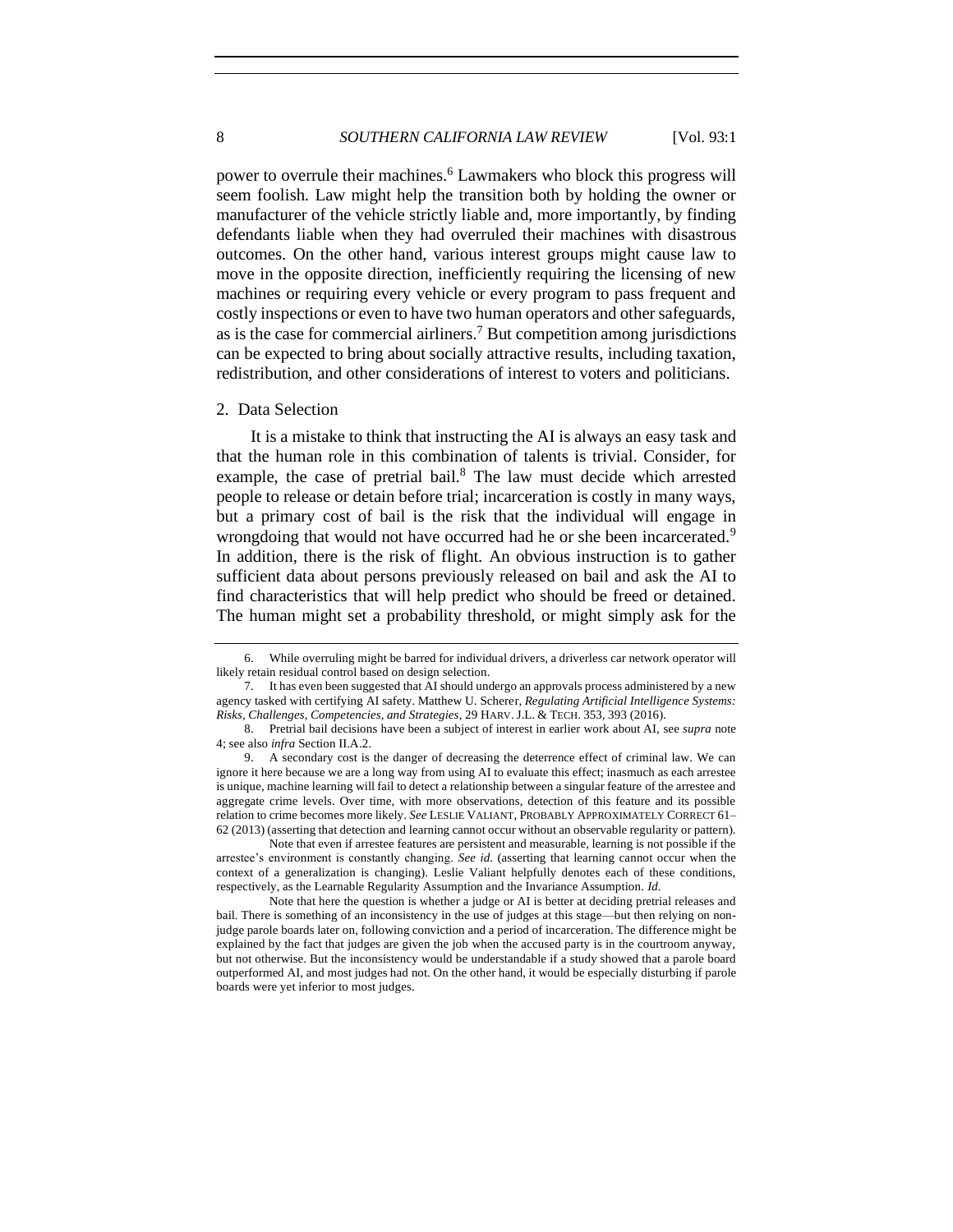same percentage of detentions that human judges allowed, if only to outperform the human judges who acted without AI partners. Either way, the idea is to release (on bail) those who have a low probability of committing crimes or fleeing the jurisdiction.

The AI will examine the characteristics of persons released in the past and discover the factors associated with those who in fact did or did not flee or commit crimes. It might find that pretrial release proved successful when decided by Judge A more often than it did when the decision was in the hands of Judges B or C. Alternatively, perhaps the amount of bail turns out to be important. Similarly, perhaps some combination of the identity of the judge and the nature of the crime of arrest turns out to be the best predictor. Finally, perhaps success is associated with a *more* rather than less serious crime something that is unlikely to occur to humans. An AI is likely to be good at finding such connections if given a reasonably large data set; the work is mostly automated, except to the extent that someone must choose what data to collect and possibly label for the AI to do its work.<sup>10</sup> At this point, it might be useful to use AI to discern Judge A's decisionmaking process, or "intuition"; Judge A might be unable to articulate the process used and therefore be unable to train other judges. Similarly, other judges might observe Judge A in action but be unable to learn how to copy Judge A and achieve a similar level of success. The best judges, like the best athletes and teachers, are often unable to identify the reasons for their successes.

# <span id="page-8-0"></span>3. Data Availability

Note, however, that even if all this works well, the AI's power has not been fully tapped. The AI was only offered data about the people who were let out on bail. The earlier, human decisionmakers might have kept people in jail who would not have committed crimes if released, but the AI was unable to test their propensity toward crime or flight because they remained in jail. In fact, if human or AI decisionmakers systemically detain individuals with particular untested characteristics (or combinations of characteristics) then the AI cannot learn how that group of people would behave while on bail. This might occur because judges or machines have been instructed by law, or a collective hunch, to always detain people who have committed crimes of type X or Y, or have personal characteristics of type Q or R. Assuming a large enough sample, a statistician would like to randomly select people who were not released and then let them out on bail. The AI could then discern

<sup>10.</sup> If the AI suggests that Judge A was a superb decisionmaker, a good investigator will suggest data division and further testing, as *some* judge will by chance turn out to make the right decisions. But if Judge A turns out to be successful in the set-aside data as well, our concerns about overfit will be reduced. The problem of overfit is explained and discussed presently in Section II.A.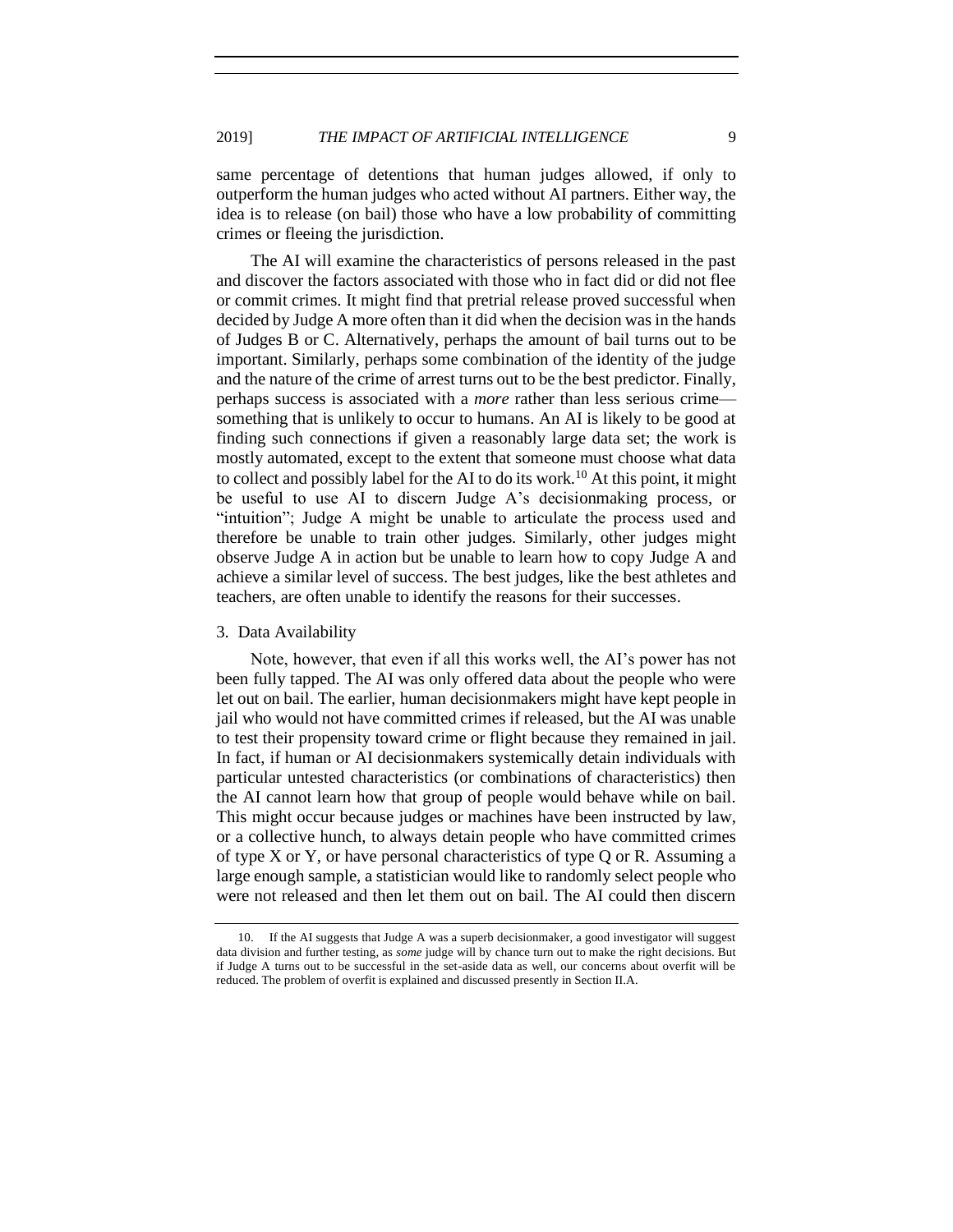10 *SOUTHERN CALIFORNIA LAW REVIEW* [Vol. 93:1]

the characteristics that identify the subset of this group that turned out to be well-behaved.

Other approaches might achieve the same result. Consider that AI is not necessary in the first step; after Judges A, B, and C make their decisions, bail could be randomly granted to a fraction of arrested and retained persons whose progress could be followed. Alternatively, a human could guess other characteristics that judges disfavored and offer bail to some of them in order to judge their performance. Indeed, if humans make the earlier decisions, we might decide to let AI find the disfavored characteristics and then select a random sample from this disfavored group to release on bail and to study.<sup>11</sup> There are other variations for lawmakers to contemplate, but the point is that there is a substantial role for humans in thinking about data limitations and goal-setting.

### <span id="page-9-0"></span>4. Expenditures

To this point, our legal examples have been limited to regulations and criminal law; nothing has been said about expenditures. Consistent with this pattern, it is easy to imagine AI determining or suggesting the speed limit on a bridge. The limit might be different for various kinds of vehicles, including autonomous cars or trucks, and might vary by the time of day, the number of vehicles detected on the bridge, the presence of nearby emergency vehicles, and so forth. It is less likely that AI will determine when and where to build a bridge in the first place. This is not because AI is incapable of taking into account the value of commuters' time, the cost of bridge building, and other variables inserted by humans (with the assistance of AI)—but rather because of interest groups and other political influences. Even in a world where AI instructs to build a bridge of a particular size at a given location, and AI finances the bridge with perfectly calibrated tolls, and AI has chosen the contractor and negotiated the price of construction, it will be hard to overcome the desire of humans and their politicians to build the bridge somewhere else and to provide jobs to favored constituents. It is fanciful to imagine that humans can overcome these familiar weaknesses by precommitting to delegate these decisions to AI, just as (outside the world of science fiction) it is hard to imagine delegation of war-making authority to

<sup>11.</sup> The same is true outside of law. Instead of studying successful employees or law students, we (or AI) might study the characteristics of successful employees or lawyers at other firms (or law schools) that ours did not choose, or we might select a random set of rejected applicants to study. This idea is motivated by Matt Levine, Opinion, *The Robots Learn by Watching Us*, BLOOMBERG (October 11, 2018, 8:21 AM), https://www.bloomberg.com/view/articles/2018-10-11/the-robots-learn-by-watching-us?srnd =opinion [https://perma.cc/99FZ-SABZ]. Note that the hiring and admissions examples are relatively harmless, while the pretrial bail example runs the risk of extra crimes committed by the control group, which would be blamed on the AI's thirst for data.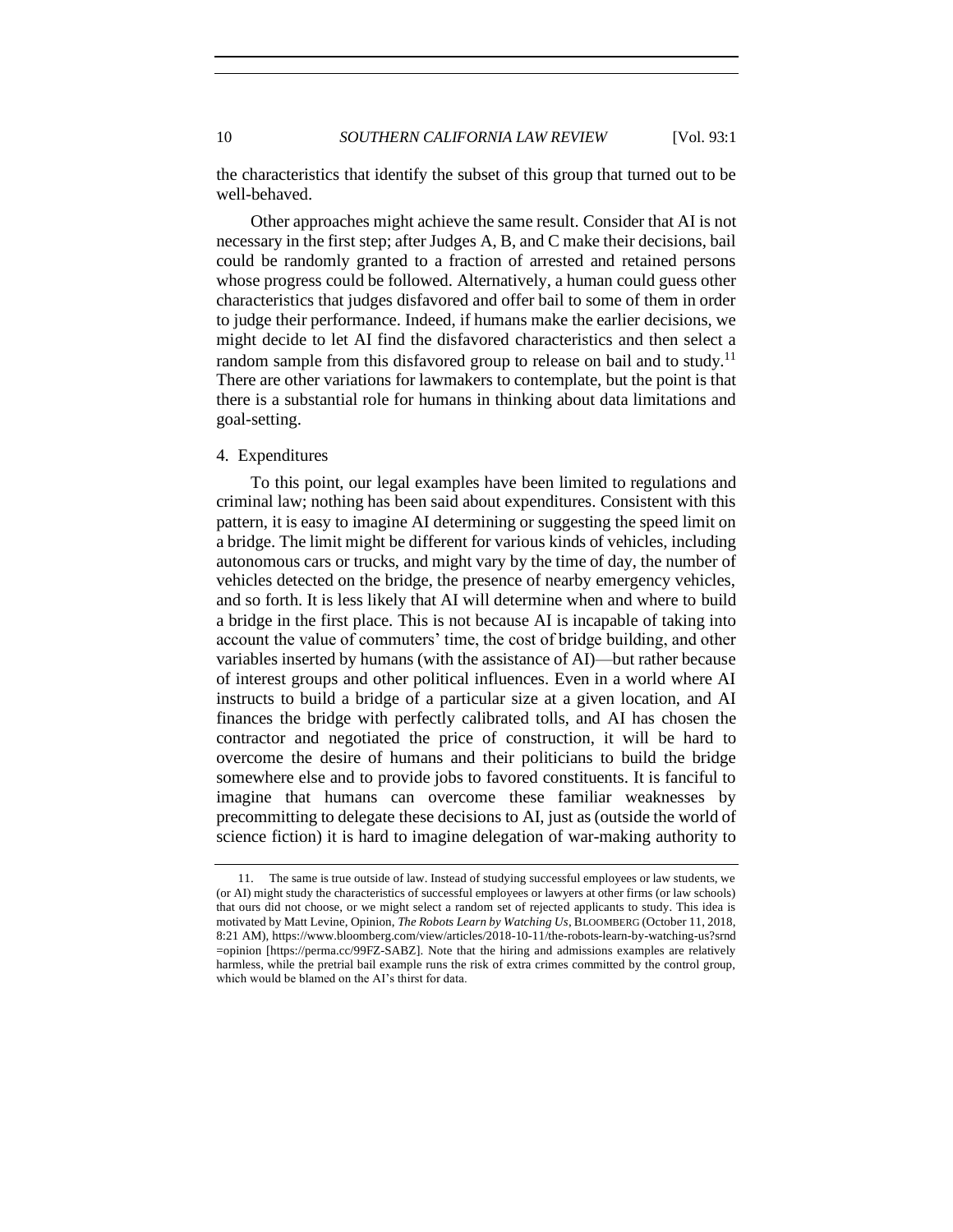AI. At best, AI can be a consultant. It is plausible, as we have seen, that even AI would see that combining its skills with a human's skills is superior. Our intuition is that this sort of tilt away from AI is more likely for spending decisions than for regulations, for the reasons already suggested, and also because of the interest of politicians in making irreversible decisions.<sup>12</sup>

# <span id="page-10-2"></span>C. THE ROLE OF MACHINES

<span id="page-10-0"></span>A machine that is engaged in supervised or unsupervised learning<sup>13</sup> adheres to precise instructions for information processing in order to predict an outcome regarding a question that a human has previously defined. It is important to emphasize that AI, and thus machine decisionmaking, is hardcoded with rules. The very process of assigning a standard or a discretionary decision to a machine requires detailed rules;<sup>14</sup> true standards are for human decisionmakers. The same might be said about the ways in which humans make decisions when instructed with standards, but the critical difference is that human judges can rely on intuition and, in any event, (like machines) may be unable to identify their own basis for decisionmaking.<sup>15</sup>

<span id="page-10-1"></span>1. Overstated Concerns with "Unsupervised" Machines and "Opaque" Algorithmic Decisionmaking

Note that unsupervised learning does nothing more than permit the creation or refinement of a rule without further consideration of the machine's accuracy and perhaps without later supervision or reinforcement of the machine's success or failure.<sup>16</sup> The unsupervised selection of a permanent associate from a pool of two summer associates at a law firm, for example, might be based exclusively upon the patterns in performance over

<sup>12.</sup> *See* Saul Levmore, *Interest Groups and the Durability of Law*, *in* THE TIMING OF LAWMAKING 171, 182–83 (Frank Fagan & Saul Levmore eds., 2017) (suggesting that spending on projects, including bridges and pyramids, reflects a kind of decisionmaking that future lawmakers are unlikely to undo).

<sup>13.</sup> *See supra* not[e 1](#page-3-0) and accompanying text.

<sup>14.</sup> Hard-coded standards, for instance, might consist of a long series of if-then decisions where only a few of those decisions are required to be explicitly "well-reasoned and considered" within the final machine-output decision.

<sup>15.</sup> *See* Linda L. Berger, *A Revised View of the Judicial Hunch*, 10 LEGAL COMM. & RHETORIC: JALWD, Fall 2013, at 1, 1 (arguing that judicial intuition applied to routine cases often generates bias, but when applied to new problems that require creativity, it provides important solutions).

<sup>16.</sup> AI researchers can of course evaluate the performance of unsupervised methods such as clustering, but true unsupervised learning is not evaluated. *See supra* not[e 1.](#page-3-0) In some cases, unsupervised learning finds associations or connections, which are then tagged and subsequently used as inputs in supervised learning. The performance of the unsupervised algorithm is then assessed by how much it improves the accuracy of the supervised one. *See* George E. Dahl et al., *Training Restricted Boltzmann Machines on Word Observations*, 29 INT'L CONF. ON MACHINE LEARNING (July 5, 2012), https://arxiv.org/pdf/1202.5695.pdf [https://perma.cc/U2N8-7YU7] (applying this approach to analyze word representation).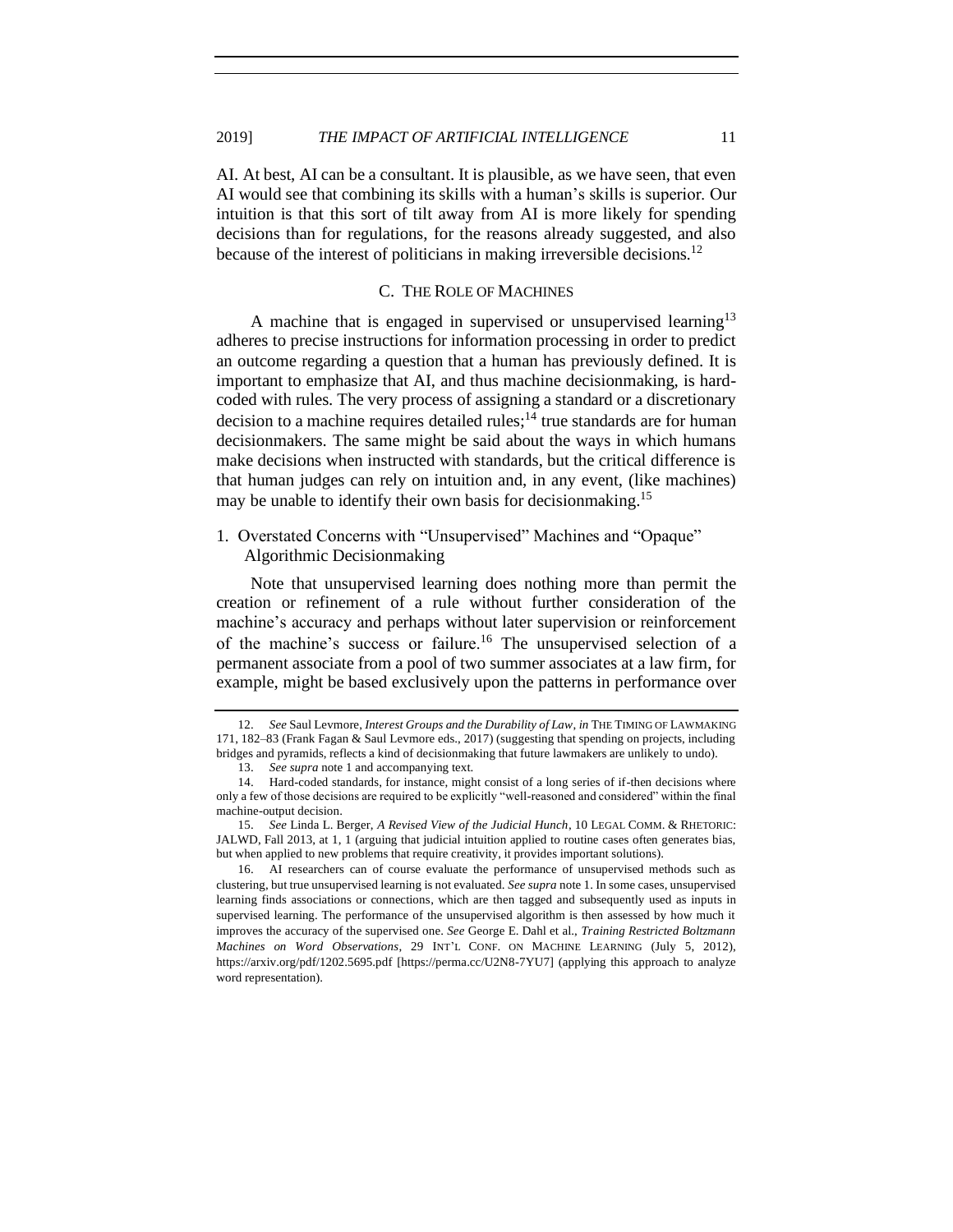the course of the summer, the patterned performance of past summer associates, and perhaps the harshness of those who evaluate them. If the hiring decision is handed over to AI, it might do more; whether supervised or unsupervised, it might, for example, include information about the subsequent performance of past summer associates. Law firm partners are unlikely to evaluate their own track records of identifying promising associates, but that is primarily what AI can add with machine learning, so long as it has access to data about future performance and uses it to assess the accuracy of its past decisions. $17$ 

This might be an example of isolated work completed outside of the combination of Human and AI, or it might have taken place because of good joint work; perhaps a human thought of the value that would be added by AI and therefore provided the AI with information about future job performance in the years after associates summer at the firm. Machine learning can in this way be more rule-based than is generally recognized,  $18$  and even unsupervised learning relies on identifying data for collection. If truly unsupervised learning is problematic because of its opacity, it is because it ignores the role that humans play in goal-setting and identifying appropriate sources of data for collection. Algorithms that allocate the seats of an incoming freshman class on the basis of zip codes, for example, may indeed generate biased outcomes, but it is the human who permitted the data to be collected in the first place.

# <span id="page-11-0"></span>2. Machine vs. Judicial Decisionmaking

Consider an algorithm that predicts whether a Delaware judge will pierce the corporate veil. This algorithm might collect variables such as the presence of fraud, the presence of a bankrupt subsidiary, and the level of capitalization relative to debt. Using those variables as inputs, the algorithm provides detailed information on the expected outcome of a piercing decision and then makes a suggestion.<sup>19</sup> When judges apply rules, they engage in a similar practice. Rules circumscribe their consideration of particular facts

<sup>17.</sup> Consider that COMPAS, a leading AI tool for predicting recidivism, collects self-reported data from defendants. State v. Loomis, 881 N.W.2d 749, 754 (Wis. 2016) ("The COMPAS risk assessment is based upon information gathered from the defendant's criminal file and an interview with the defendant."). If defendant self-reporting is systematically biased, then even though the data is labeled by defendants, predictive accuracy may be *increased* by using some form of unsupervised learning, such as clustering, to find incorrectly labeled patterns that predict recidivism.

<sup>18.</sup> *E.g.*, CATHY O'NEIL, WEAPONS OF MATH DESTRUCTION 75–76 (2016); Brent Daniel Mittelstadt et al., *The Ethics of Algorithms: Mapping the Debate*, BIG DATA & SOC'Y, July−Dec. 2016, at  $1, 6.$ <br>19.

<sup>19.</sup> In this case, the machine would be engaging in reinforcement learning if it received output data, such as aggregate corporate debt for one year following the piercing decision, and used that data when making future decisions.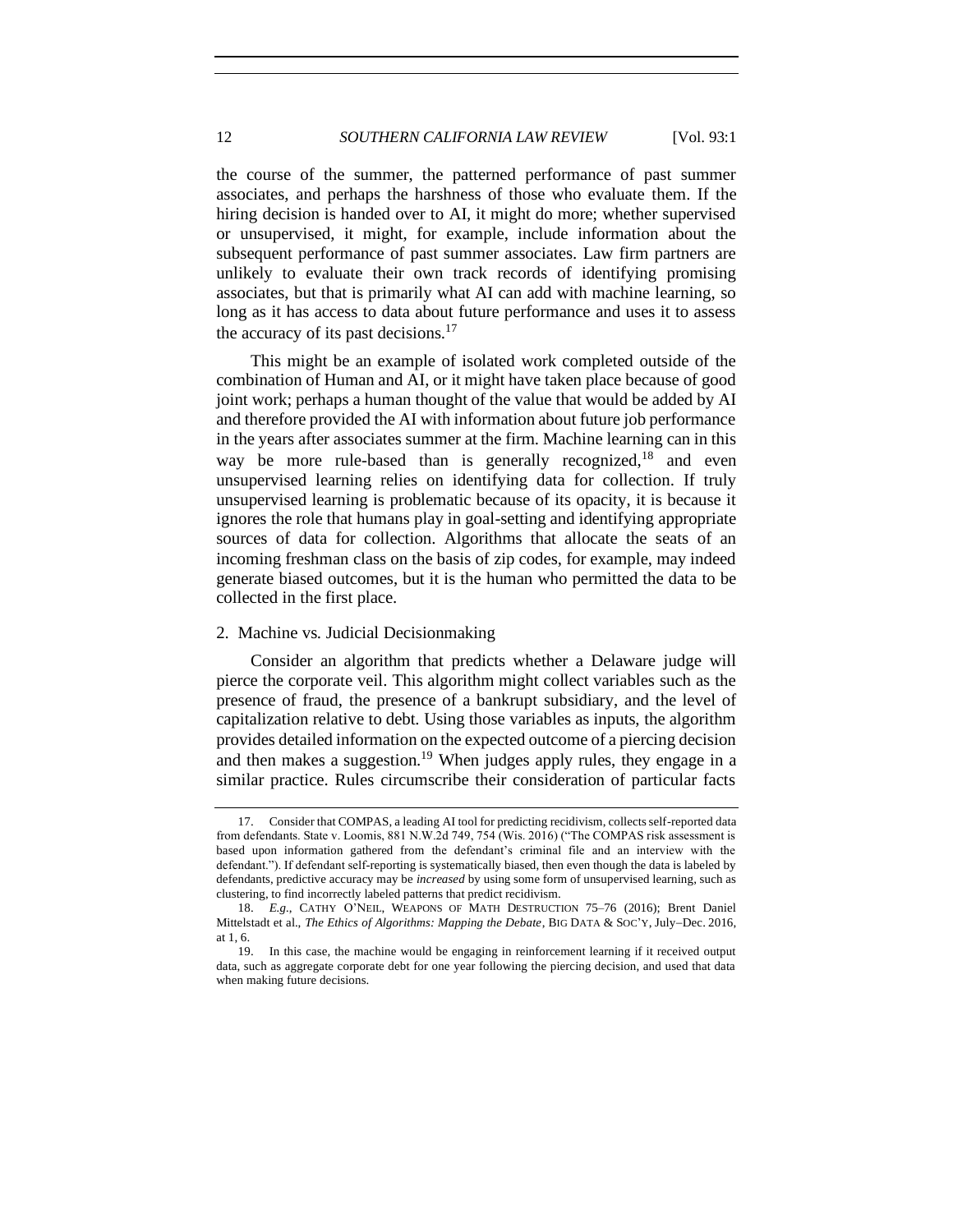<span id="page-12-1"></span>and circumstances.<sup>20</sup> While judicial interpretation of both facts and rules can loosen that restriction, standards permit greater freedom in decisionmaking.<sup>21</sup> In this sense, the application of a standard has more in common with decisionmaking by the combined effort of humans and machines—as judges are paired with AI. Of course, in most cases this intelligence is not what we commonly call AI, but is rather the intuitions and conclusions reached by earlier lawmakers who observed some data and offered some imprecise guidance, outsourcing decisionmaking to future judges. This form of combined power is quite similar to that we have associated with Human-AI combinations. It makes little difference whether a modern judge uses insights offered by a modern machine, a standard constructed by an earlier lawmaker, or indeed an earlier precedent that can now be overruled. In all these cases, the combination might or might not reveal the "reasons" for its suggestion, and the current judge is empowered to use his or her thinking to decide how much to rely on the available machine.

# <span id="page-12-0"></span>3. Reinforcement Learning and the Importance of Measuring the Performance of Human-AI Combinations

It is apparent that for AI to know the right balance between machine and human decisionmaking, it is necessary to have good data about the performance of both humans and machines. The same can of course be said about precedent constructed by earlier humans. Thus, it is important to track the decisionmaking of judges and regulators in order to compare their judgments with eventual results. This requires far more data collection than is currently practiced, with an eye on both structured and unstructured analysis. The potential advantages of AI require good big data. $^{22}$  Just as we ought to collect more information about the classroom to see what works in the world of education, so too we need to gather information about judges and legal rules, and then the outcomes generated after the application of standards and rules used by law.

Detailed measurement of judicial performance can identify talented judges who have good track records of successfully overruling machines (a word we might begin to use to include earlier judges). Ideally, the judge's history of overruling will itself be examined by AI and will inform this and other judges as to whether overruling has been done too frequently. The

<sup>20.</sup> Isaac Ehrlich & Richard A. Posner, *An Economic Analysis of Legal Rulemaking*, 3 J. LEGAL STUD. 257, 258 (1974) (noting that the difference between a rule and its meta standard is usually a matter of degree, just as most standards lie below yet more general aims, or standards).

<sup>21.</sup> *See* Cass R. Sunstein, *Problems with Rules*, 83 CALIF. L. REV. 953, 1021–22 (1995) (noting that rules can never eliminate interpretative uncertainty, but they nonetheless reduce discretion).

<sup>22.</sup> For a definition of "big data," see *supra* not[e 1.](#page-3-0)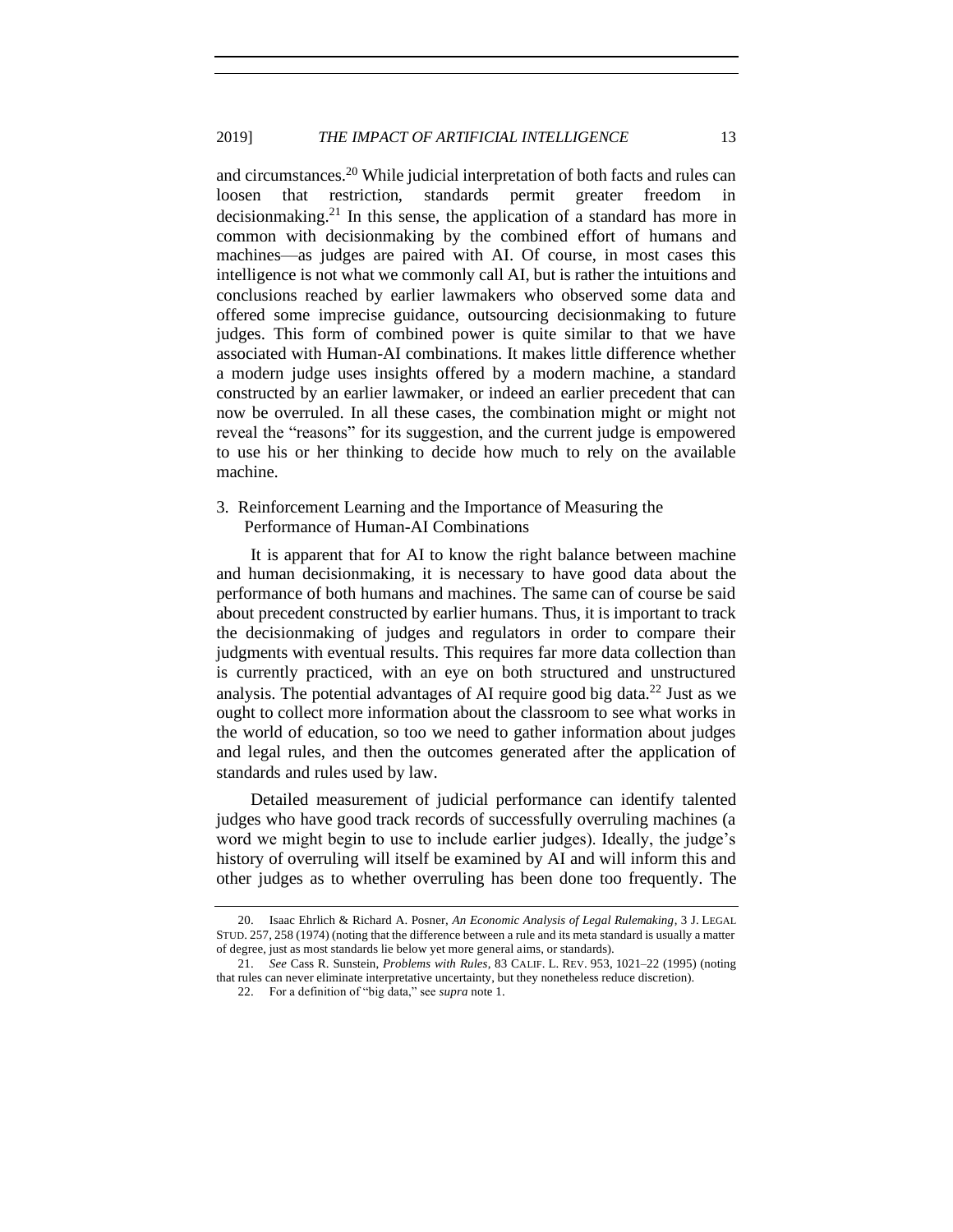14 *SOUTHERN CALIFORNIA LAW REVIEW* [Vol. 93:1

process is improved if the judge is able to explain, at the time of the decision, why overruling seemed right. It is also improved if data about performance can be set aside and then examined; after all, *some* judges will look good merely by chance. By analyzing their decisions in detail, law may make progress in identifying the true sources of good judicial decisionmaking, and this can be useful in instructing other judges. Data collection can, in this way, lead to the refinement of a standard or the creation of a new rule.<sup>23</sup>

#### II. OVERRULING AI

<span id="page-13-0"></span>It should be noted at the outset that the attention we now draw to the problems of overfit, omitted variables, and reversals does not offer a comprehensive means of evaluating the optimal balance of power in the combination of a human with AI. Humans, and especially judges, are known to suffer from a variety of decisionmaking flaws that are difficult to overcome even when brought to the attention of decisionmakers. Judges and other lawmakers (and we) suffer from hindsight bias, unconscious biases, and many more defects that AI might avoid—though we should not ignore the impact of biases on the information (the goals as well as classes of data) given to the AI by humans.<sup>24</sup> The issues we raise here are meant to draw attention to the limits of AI, but we are not suggesting that humans are perfect decisionmakers.

A good question to ask at this point is what level of confidence should be required before decisionmaking is entirely outsourced to the machine or before a human overrules the AI. In some situations, the second version of the question is easy. Imagine that an AI makes a startling recommendation and a human thinks it can identify the source of the AI's surprising decision. Perhaps the AI says to drive at one hundred miles per hour because it is clever enough to see not only a safe stretch of road but also that it will make better decisions in the future if it builds up data about safe driving speeds.<sup>25</sup> Whether or not the human understands the source of the AI's astonishing

<sup>23.</sup> *See infra* Section III.B.

<sup>24.</sup> *See, e.g.*, Jeffrey J. Rachlinski, *A Positive Psychological Theory of Judging in Hindsight*, 65 U. CHI. L. REV. 571, 572 (1998) (asserting that judges and juries overstate the predictability of past events); Jeffrey J. Rachlinski et al., *Does Unconscious Racial Bias Affect Trial Judges?*, 84 NOTRE DAME L. REV. 1195, 1195 (2009) (documenting implicit racial bias in the decisions of trial judges); *see also* Daniel L. Chen & Jess Eagel, *Can Machine Learning Help Predict the Outcome of Asylum Adjudications?*, 16 INT'L CONF. ON ARTIFICIAL INTELLIGENCE & L. 237, 237–40 (2017) (documenting judges' past decisions to grant asylum as predictors of future decisions).

<sup>25.</sup> Humans expect an increasing function, while the AI might see that the truth may be otherwise. The incongruity would be avoided if a human knew to set a goal for the AI that included the risk that error would lead to pushback. Thus, the AI might be told to see what minimizes serious accidents over a weighted ten-year period or to weight endangered parties' lives in a way that accounts for their apparent ages.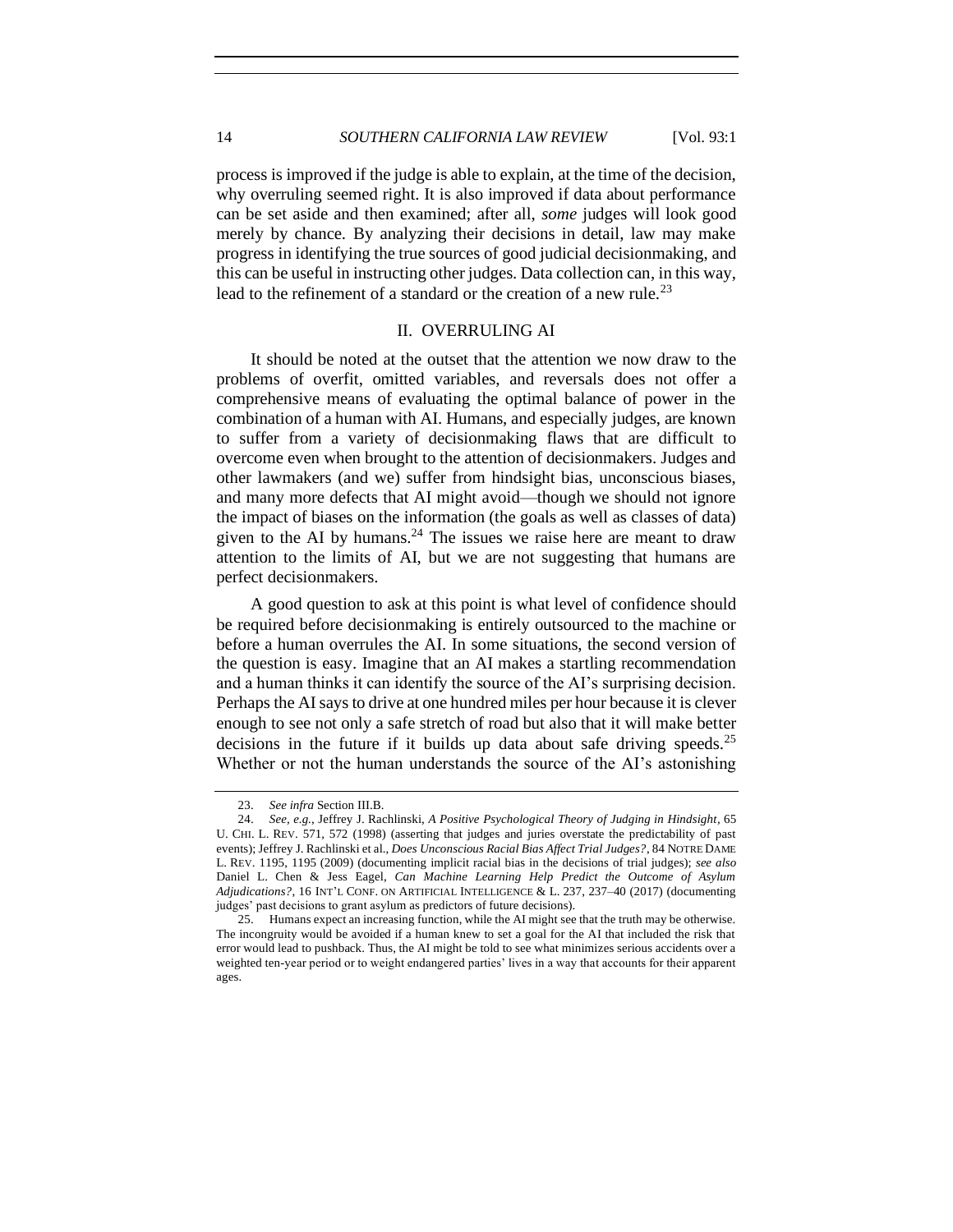instruction, the human might appreciate something not previously included in the set of goals given to the AI; he or she will suddenly see the likelihood that an accident at such high speed will cause voters to distrust or defund AI. The human knows that an accident at a speed no human recommends would bring out the worst in voters and consumers, who would not be satisfied with a developer's promise to improve the AI's instructions. Humans are unlikely to remember all the times that AI lowered the speed and saved property and lives, just as they presently respond to a reported accident involving an autonomous vehicle without properly weighing all the accidents that humans cause and AI avoids.

But now consider overrides in the other direction. Imagine a case where the human lawmaker insists that a factory should be required to mitigate pollution in some manner, but the AI partner surprises by suggesting that the polluting activity go unmitigated and that, instead of adhering to previously established environmental law rules, the factory owner (or government) should pay two other factories on the same river to operate fewer hours a day so as to improve the ecosystem at lower cost. Put differently, the AI sees a Coasian bargain where transaction costs or a failure of imagination inhibited human regulators and social progress. How certain should a human lawmaker be that the AI is wrong before intervening? The human may calculate that the AI is more likely than not to be wrong; perhaps it seems incorrectly instructed about the costs and benefits of displacing employees in closed factories. An important literature suggests that a more-likely-thannot, or 51 percent, certainty is error minimizing and efficient; the negligent or strictly liable defendant should pay full rather than probabilistic damages.<sup>26</sup> But now the AI has presumably used big data to calculate costs and benefits, and it has determined that there is a 52 percent chance, let us say, that an exception to existing environmental law is appropriate. In turn, the human regulator has calculated that with similar probability the AI has incorrectly assessed the true costs of change. Our claim is that the AI should be trusted (and not overruled) more readily than the human when humans are confident in the precision of their specification of AI's goal (as discussed in Section I.C.1 above); when the legal domain is sufficiently stable over time and new variables are unexpected to appear; and, when causal models draw on AI to identify important variables, when these models are robust to outof-sample testing, especially when omitted variables may be a problem. Our concern with stability is reflected in errors generated by overfitting a

<sup>26.</sup> David Kaye, *The Limits of the Preponderance of the Evidence Standard: Justifiably Naked Statistical Evidence and Multiple Causation*, 7 AM. B. FOUND. RES. J. 487, 515 (1982). *See generally* Saul Levmore, *Probabilistic Recoveries, Restitution, and Recurring Wrongs*, 19 J. LEGAL STUD. 691 (1990) (discussing the merits of the preponderance of evidence rule).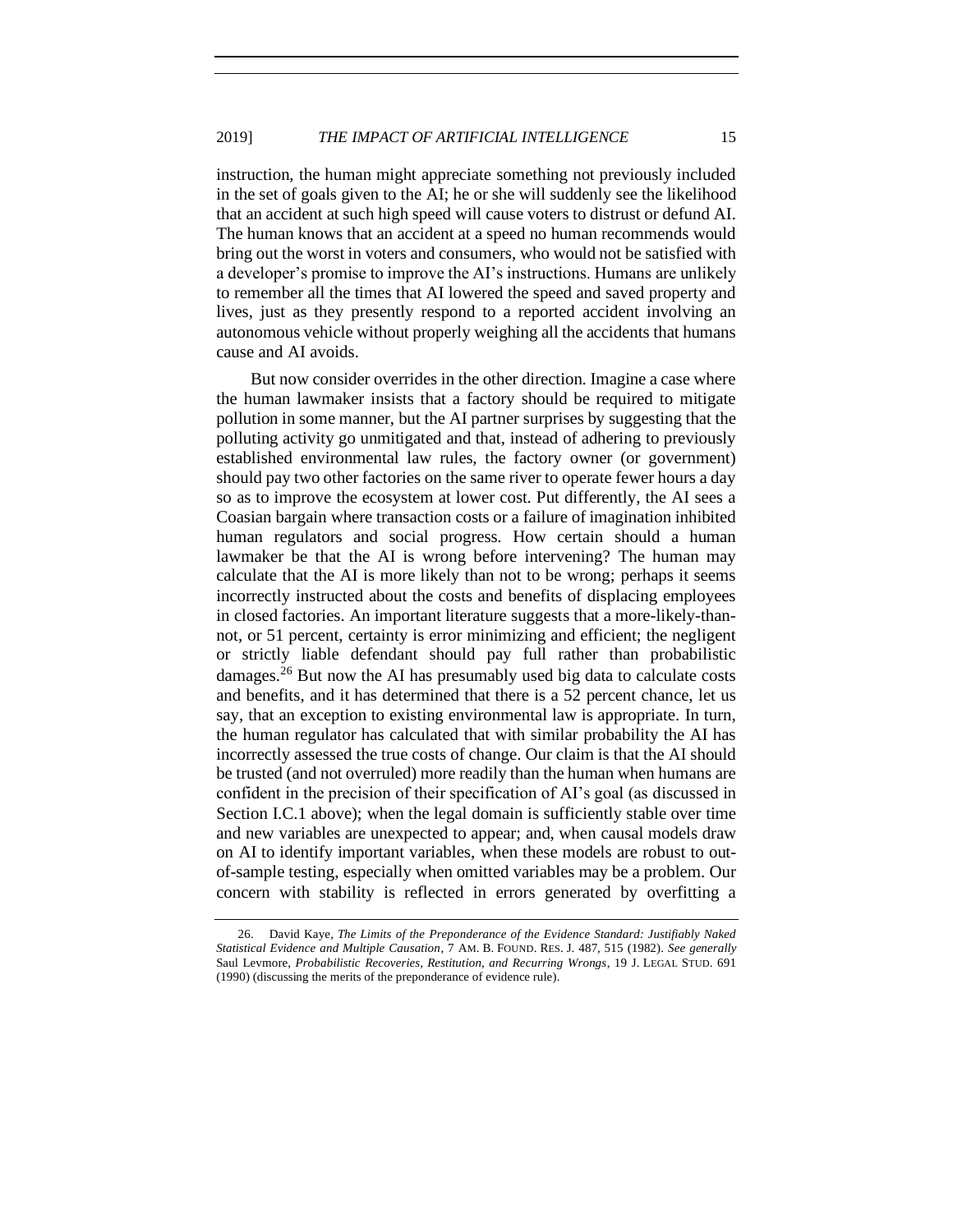predictive model. Concerns with robustness are reflected in errors generated by omitting important variables (or by misspecification generally) in a causal model. We take up both of these in turn.

# A. OVERRULING ON THE BASIS OF OVERFIT

<span id="page-15-0"></span>AI's accuracy depends upon whether the relationship or pattern that it has identified exists in the real world. Contemporary machine learning is generally used to make predictive inferences; it might for example indicate that the presence of characteristics  $X$ ,  $Y$ , and  $Z$  predicts that the bailee is a flight risk. A policy that eliminates characteristic X from the population, say, by increasing everyone's income by \$1000 per month, may or may not cause a given defendant to be marked as someone who presents a low risk of flight from the jurisdiction. Researchers are actively working toward supplying AI with the tools of causal reasoning to reach stronger conclusions.<sup>27</sup>

In statistics, randomized experiments are the gold standard for identifying a causal relationship.<sup>28</sup> Random sampling from a population, and random treatment across a subset of that sample with a drug or policy, for example, sharply reduces omitted-variable bias.<sup>29</sup> The challenge for law is that random experiments are rare; jurisdictions create rules for reasons, and their random application, even within jurisdictions, is scarce if not legally risky.<sup>30</sup> The implication is that the traditional approach of increasing the number of independent variables to combat omitted-variable bias does not translate well to law. As we will see, there remains a worst-case scenario in which a causal inference is not only wrong but also the *reverse* of what is empirically apparent.

<sup>27.</sup> *See* Judea Pearl, Theoretical Impediments to Machine Learning With Seven Sparks from the Causal Revolution 1 (Jan. 15, 2018) (unpublished manuscript), https://arxiv.org/pdf/1801.04016.pdf [https://perma.cc/4W7S-MQ3F] (noting that advances in graphical and structural models have made counterfactuals computationally tractable, and that machines can be equipped with the tools of causal reasoning).

<sup>28.</sup> *See generally* RONALD A. FISHER, THE DESIGN OF EXPERIMENTS (Hafner Publ'g Co., 9th ed. 1971) (1935) (providing a foundational discussion of experimental design).

<sup>29.</sup> Omitted-variable bias occurs when a relevant variable that actually belongs in the true population model, and is correlated with an identified regressor, is excluded from the statistical model hypothesized by the researcher. Because the variable is excluded, the model is said to be "underspecified." Any estimates of the magnitudes or signs of the included variables may be incorrect, or "biased," as a result. Properly randomizing treatment application across a sample does not reveal omitted variables, but it ensures that the treatment and omitted variables are uncorrelated, which ensures that omitted-variable *bias* does not arise in turn. *See* JEFFREY M. WOOLDRIDGE, INTRODUCTORY ECONOMETRICS 88–92 (5th ed. 2013).

<sup>30.</sup> *See* Michael Abramowicz et al., *Randomizing Law*, 159 U. PA. L. REV. 929, 964–74 (2011) (discussing the potential need for informed consent for inclusion in a legal experiment and possible equal protection violations for those who are excluded from the random application of a rule). On randomized law's uneasy relationship to equal protection, see also RONALD DWORKIN, LAW'S EMPIRE 178–84 (1986) (discussing problems with arbitrariness).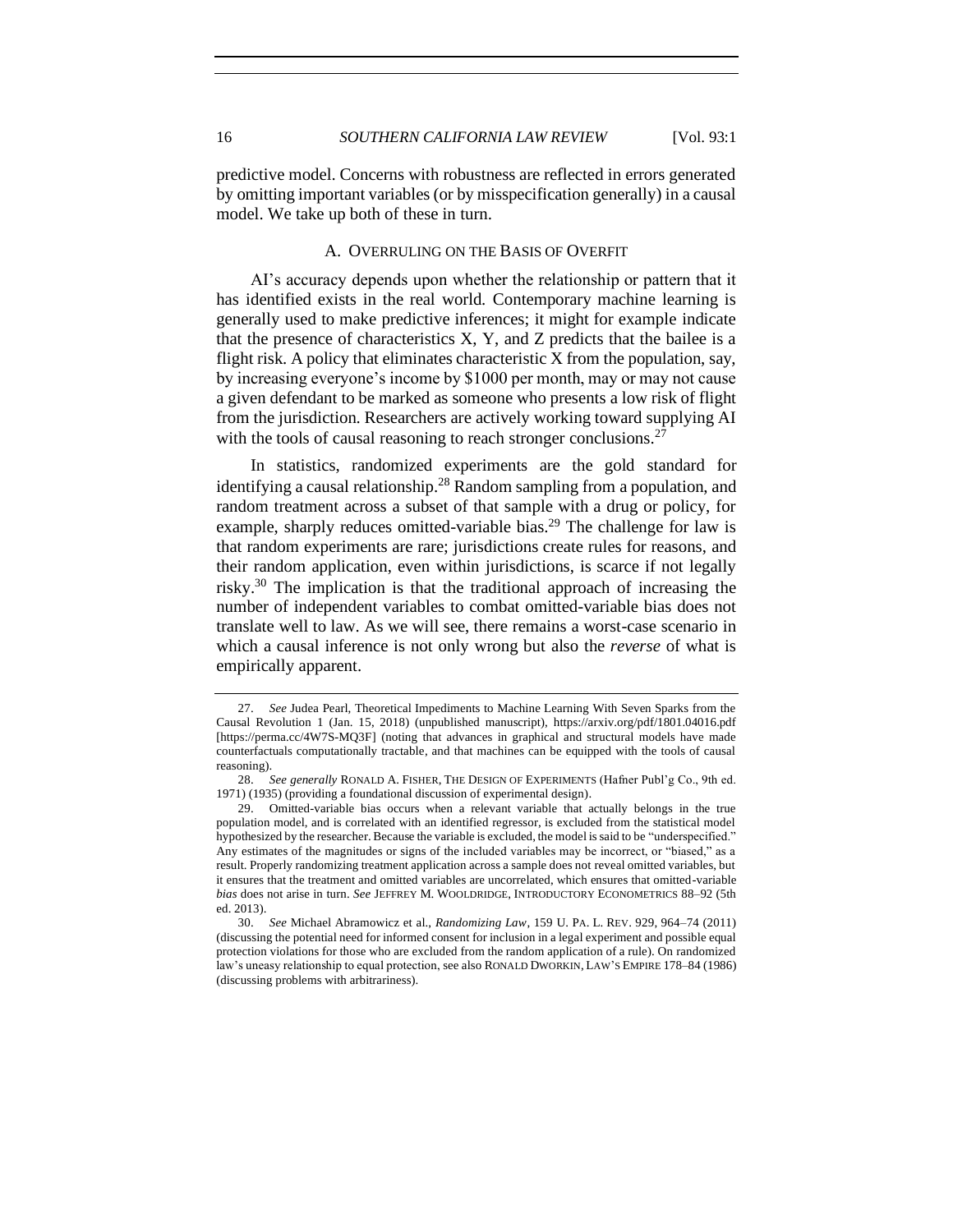Predictive models promise to alleviate the drawbacks of causal inference and omitted-variable bias, but they face their own challenge of "overfit." Indeed, we might say that all searches of multiple variables for a best fit suffer from the danger of overfit, but that the risk of AI in this regard is likely greater than that faced by human data analysts because the latter begin with theory and look at few variables.<sup>31</sup> Machine learning primarily relies on raw data, as opposed to theory, to construct models and generate testable hypotheses. Because its models are presently data-driven, it faces a tradeoff; demanding that new observations for classification or prediction perfectly match all of the features of the existing data set from which a model is constructed risks overfit. <sup>32</sup> For instance, a model may only identify a Coasian bargain for mitigating pollution if a factory shares identical features of all previous factories where Coasian bargains made sense. This form of algorithmic rigidity, or overfitting of the data to the model, may hide other worthwhile bargains from the policymaker's reach. On the other hand, if an algorithm permits too much dissimilarity, it may erroneously classify a factory as ripe for a bargain, leading to social loss that could have been avoided by taking into account the unconsidered and unmodeled features that were set aside. It is as if an entering student meets the members of the law review and learns that they have all been wearing a particular brand of shoes and all sat in the second to last row of Torts and the third row in their Contracts classes. The student thinks she has a perfect theory of what predicts success in school, but obviously this suffers enormously from retrofitting, which is another way of thinking about overfitting the available data.

#### <span id="page-16-0"></span>1. An Example of Overfit with Respect to Judicial Precedent

Most lawyers are familiar with overfit, but perhaps not by that name. The use of precedent can be understood as the judicial strategy, or restrictive principle, of fitting a classification rule to the evidence. Common law rules are developed and refined over time by the presentation of various configurations of facts and circumstances to courts. The facts and circumstances are analogous to training data that generate a model rule, which a court applies to a future set of facts and circumstances in order to rule on and "classify" a case. A correctly decided case strengthens the

<sup>31.</sup> Large data sets enabled by big data collection often contain an extremely large number of variables, and a choice must be made in order to reduce their number to a level manageable for causal inference. A good match can be superior to a perfect one, if the former is located with a theory that proves useful in predicting the future as it identifies causal factors; theory might be robust in the face of change, while AI knows only the past. *See Pearl, supra note 27* (manuscript at 6) (noting that the problem of robustness in the face of environmental change requires a causal model, which "cannot be handled at the level of Association").

<sup>32.</sup> These new observations are held out while constructing the initial model.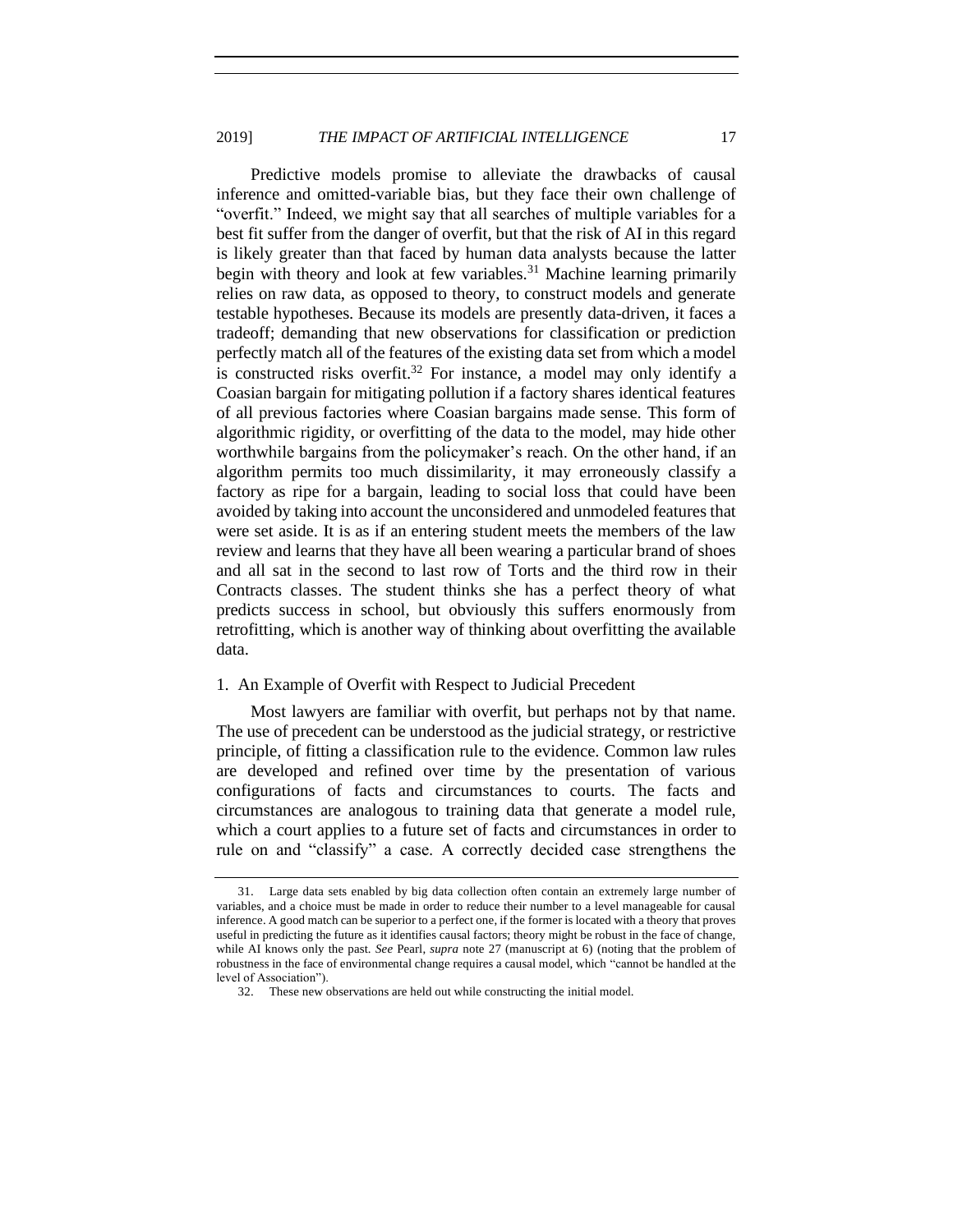classifier and increases the likelihood that a new case will be properly classified. If a lower court interprets precedent too loosely and attempts to shoehorn the facts to the rule, then it has overfit the case; in principle, the error is corrected on appeal.

#### <span id="page-17-0"></span>2. Overfit in the Process of Releasing Arrested Felons on Bail

In terms of AI, and its ability to make predictive inferences, the problem of overfit is always present so long as an additional observation adds at least one new variable to consider. This can be difficult to understand because new data that confirms a hypothesis normally increases the posterior probability that the hypothesis is correct. If Judge A thinks that every person arrested for a felony should be released on bail only if the bail is greater than \$1 million, and someone released by Judge B on \$500,000 bail commits a serious crime, A's thinking about the million dollar rule is strengthened; B released the person on bail set below \$1 million, and, sure enough, a serious crime followed. But this new piece of data also, and almost necessarily, introduces a new variable. The most recently observed and released person might have enough money saved to flee the jurisdiction and have his face altered, or he might not have a job waiting for him, or he might have been released on a Wednesday. In principle, any of these factors, or a combination of them, might increase the chance that another hypothesis best fits the available (past and newly arrived) data. It may be that Judge B's judgment is terrible, and now it will become evident that anyone whom B wants to release requires bail of \$2 million or an ankle bracelet. It may be that a secure job is a better predictor than is the amount of bail because the case sent to B involved an arrested person without a job, and a new study of the data, old and new, now shows that unemployment is a better predictor than the amount of bail, or that job insecurity combined with a \$600,000 bail cutoff is the best predictor, and so forth. In short, the new piece of data might raise the posterior probability attached to the one million dollar rule, but it might also require further study because it introduces the possibility that another variable is more important than the amount of bail. If the goal is precision about preventing crimes and flight, then even as the algorithm benefits from new data, it loses in the sense of needing to examine or re-examine other variables. A new observation can make the old algorithm look worse for obvious reasons, as it would if Judge B set bail at \$1.2 million but a crime was experienced, or if B set a low bail and no crime followed. The more difficult point is that the new observation may appear to confirm the value of the previous rule, but it may also prove to make another rule superior.

This problem, if that is the right word, is not easy to solve, as the machine investigates a larger number of hypotheses (and note that the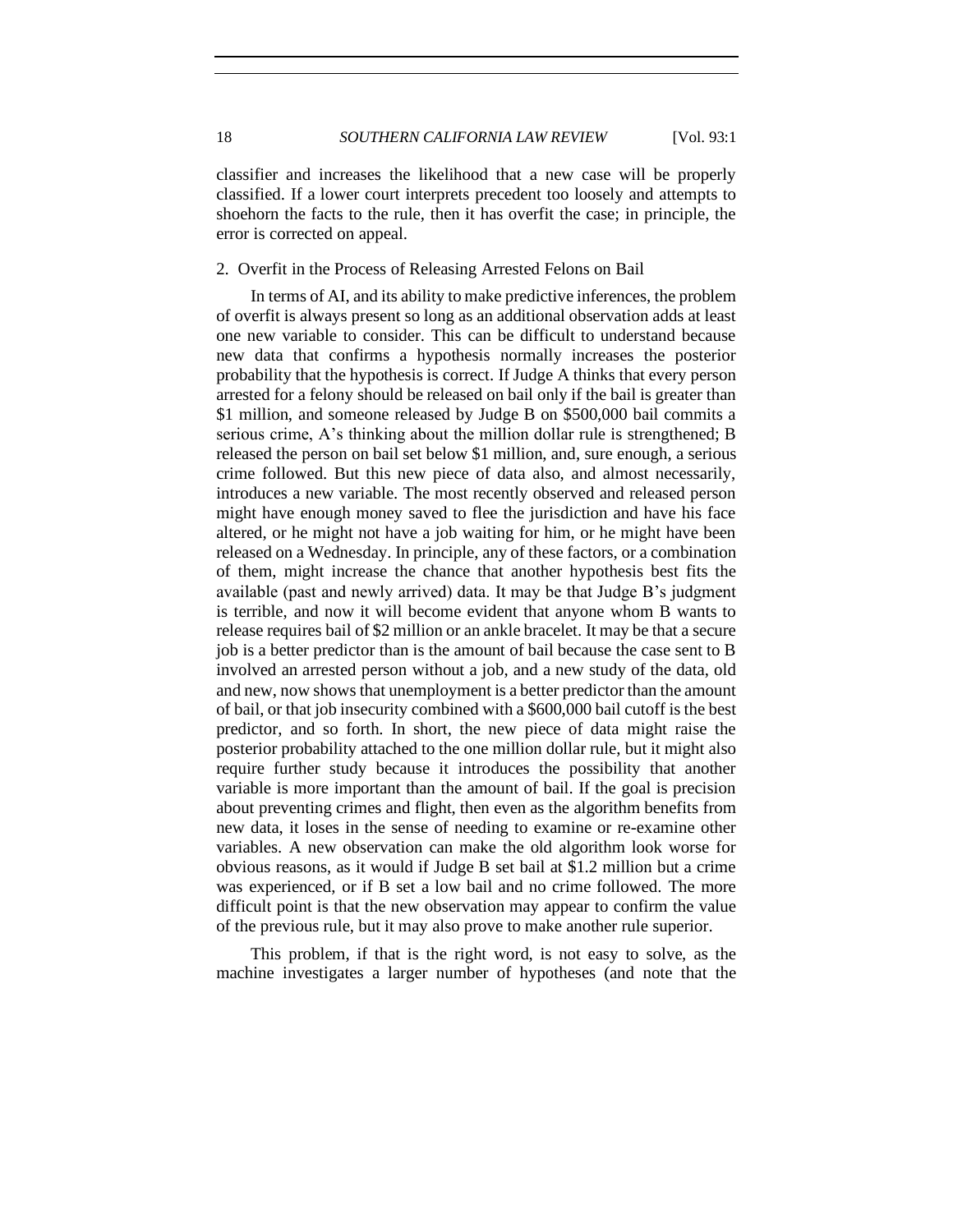characteristics of the new piece of data need to be combined with all other characteristics because the winning formula might be something like "bail amount and waiting job and an ankle bracelet and wearing a tie in the courtroom") it locates omitted variables but has more trouble discerning true connections. The problem of overfit is now apparent: with enough variables and attempts to find a theory, there is a good chance that the best fit was nothing more than a random result.<sup>33</sup> Some combination of features is bound to look like the best predictor of the desired result. Ideally, we would divide the data and see how the best predictor fairs with the set-aside data. But this approach is not ideal for lawmaking because circumstances change. The best predictor of successful release on bail in 1995 might be expected to be very different from the most important variables in 2019, and of course one must wait for data about each paroled person's behavior. Ideally, we would wait for new data; this comes quickly in some settings, like testing remedies for the flu, but it is impossibly slow for many legal applications. If greater value is attached to more recent observations, then the number of useful observations is reduced. While big data may virtually eliminate the problem of overfit in some legal domains where law is relatively settled, new forms of human activity and their regulation will suffer from limited data, weak models, and overfit. Learning cannot occur, and is certainly less reliable, when the context of a generalization is changing.  $34$ 

# <span id="page-18-1"></span>B. OVERRULING AI ON THE BASIS OF OMITTED VARIABLES

<span id="page-18-0"></span>AI and machine-learning applications are generally used for predictive inference, but in some cases lawmakers wish to make causal inferences. If policy  $X$  is adopted, will its adoption cause outcome  $Y$  to occur? As noted above, the challenge of developing accurate causal models involves identifying a model for testing. Presently, researchers are beginning to use machine learning to help predict (and ultimately identify) important variables for causal models and to select correct causal model structures.<sup>35</sup>

<sup>33.</sup> See RUSSELL & NORVIG, *supra* note [1,](#page-3-0) at 705, which provides the example of attempting to predict that the roll of the die will turn up as six by collecting data on the color of the die, the time of day the die is thrown, its weight, and whether the experimenters crossed their fingers when casting. They note: "[i]f it turns out that there are 2 rolls of a 7-gram blue die with fingers crossed and they both come out 6, then the algorithm may [erroneously] construct a path that predicts 6 in that case." *Id.* The solution to this danger is, presumably, to try the algorithm on future or set-aside tosses of dice in order to expose, and then correct for, the overfit. Another solution is to trust the initial theory, usually devised by humans, that tosses produce random outcomes, and that each toss of a die offers a one-in-six chance of turning up a six.

<sup>34.</sup> *See* VALIANT, *supra* note [9](#page-7-1) (discussing the Learnable Regularity Assumption and the Invariance Assumption).

<sup>35.</sup> *E.g.*, Frank Fagan, *Big Data Legal Scholarship: Toward a Research Program and Practitioner's Guide*, 20 VA. J.L. & TECH. 1, 81 (2016) (noting that machine learning can be used to identify correlations between judicially determined facts and decisionmaking, which can later be used for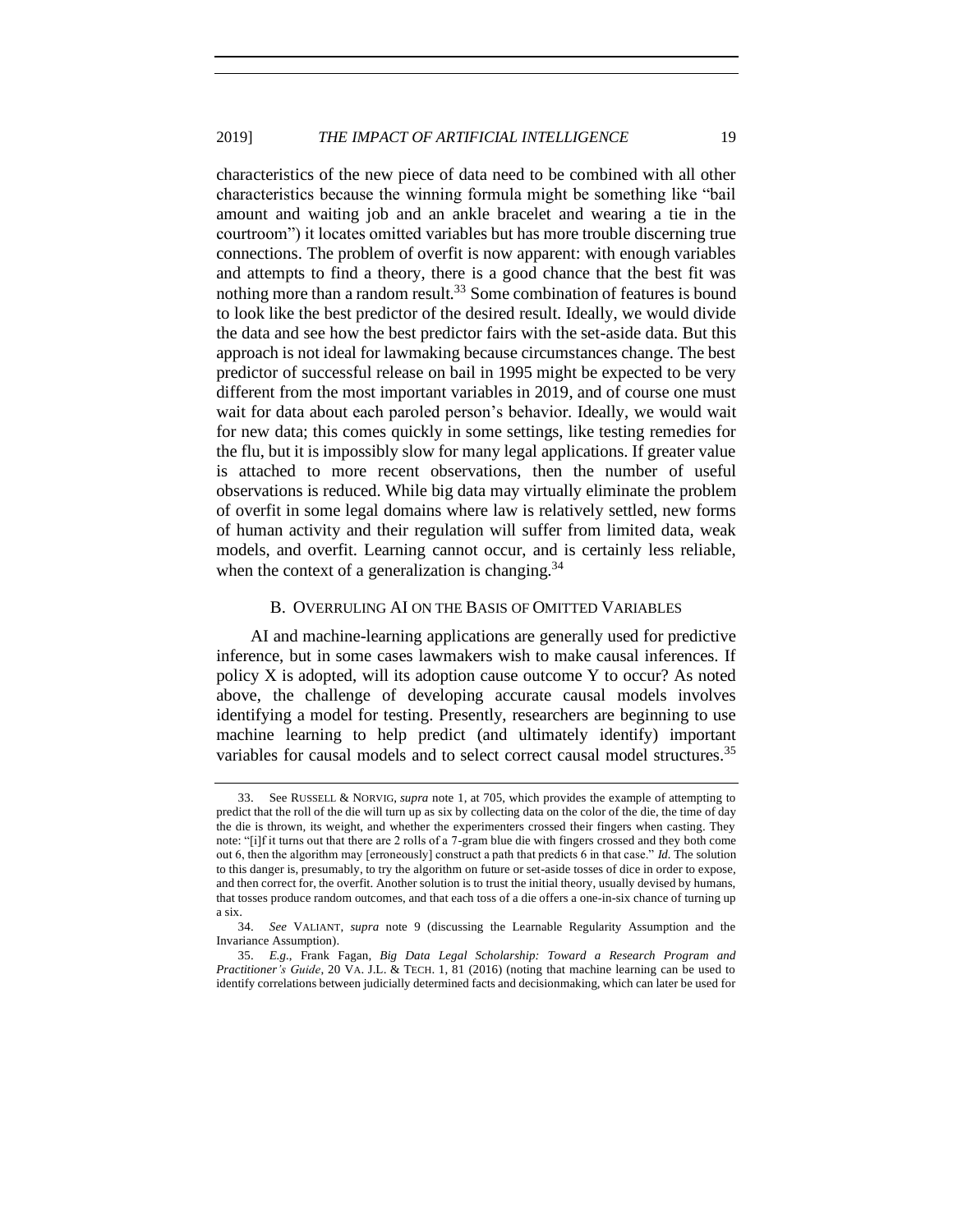In this way, the future of machine learning presents a mix of predictive and causal reasoning that is susceptible to both overfit and omissions.<sup>36</sup> If lawmakers rely on AI to make causal inferences, even indirectly through AI's assistance in specifying a causal model, then lawmakers should be skeptical when these models fail basic robustness checks, such as splitsample analysis and out-of-sample testing, since failures suggest that omitted-variable bias may be present.

### <span id="page-19-0"></span>1. The Omitted Variable Problem in Bankruptcy

Bankruptcy law offers one area in which the omitted variable problem is easy to see. Suppose that a causal model shows that an absolute priority rule, which can be overridden with a majority vote, preserves the largest percentage of wealth of a debtor's estate when contracting after bankruptcy is barred. $37$  Imagine further that a second study examines two groups of debtors: group A consists of debtors with more than six tranches of credit and group B with fewer than six. When examining groups A and B together, a majoritarian absolute priority rule, which bars ex post contracting, maximizes the wealth of debtors and has no unattractive third-party effects. However, if the groups are evaluated separately, then the relationship reverses for both A and B; a majoritarian absolute priority rule that permits ex post contracting maximizes wealth. Of course when A and B are lumped together, the data set is larger, which is nice, but still the reversal is astonishing. We would not be surprised if A alone looked different from the group as a whole, but for A and then also for B to differ from the A-B combination seems more than strange. Similarly, if drug X outperforms drug Y on an afflicted population, it would not be astonishing to learn that it worked better for men, but that in fact drug Y was superior for women. But it is astonishing—and yet true—that Y could outperform X on the subset of men alone and then also outperform X on the subset of women. This phenomenon of reversals is discussed in more detail in Section II.D below.

What might cause such a reversal in this centerpiece of bankruptcy law (and medicine)? The most obvious reason is that the first study failed to include a categorical variable that would have captured the difference above and below a certain number of creditors. Earlier work has shown that

causal inference).

<sup>36.</sup> *Cf.* Pearl, *supra* note 27, at 6 (noting the necessity of developing causal models when machine learning is not robust to changing conditions).

<sup>37.</sup> The Bankruptcy Act of 1898 mandated an absolute priority rule and provided for no majority override. The Act was amended in 1978 to permit majority override, but post-bankruptcy contracting still remains controversial. On the history of the Act, see generally DAVID A. SKEEL, JR., DEBT'S DOMINION: A HISTORY OF BANKRUPTCY LAW IN AMERICA (2001). For a discussion of the merits of ex post contracting, see David A. Skeel, Jr. & George Triantis, *Bankruptcy's Uneasy Shift to a Contract Paradigm*, 166 U. PA. L. REV. 1777, 1782 (2018).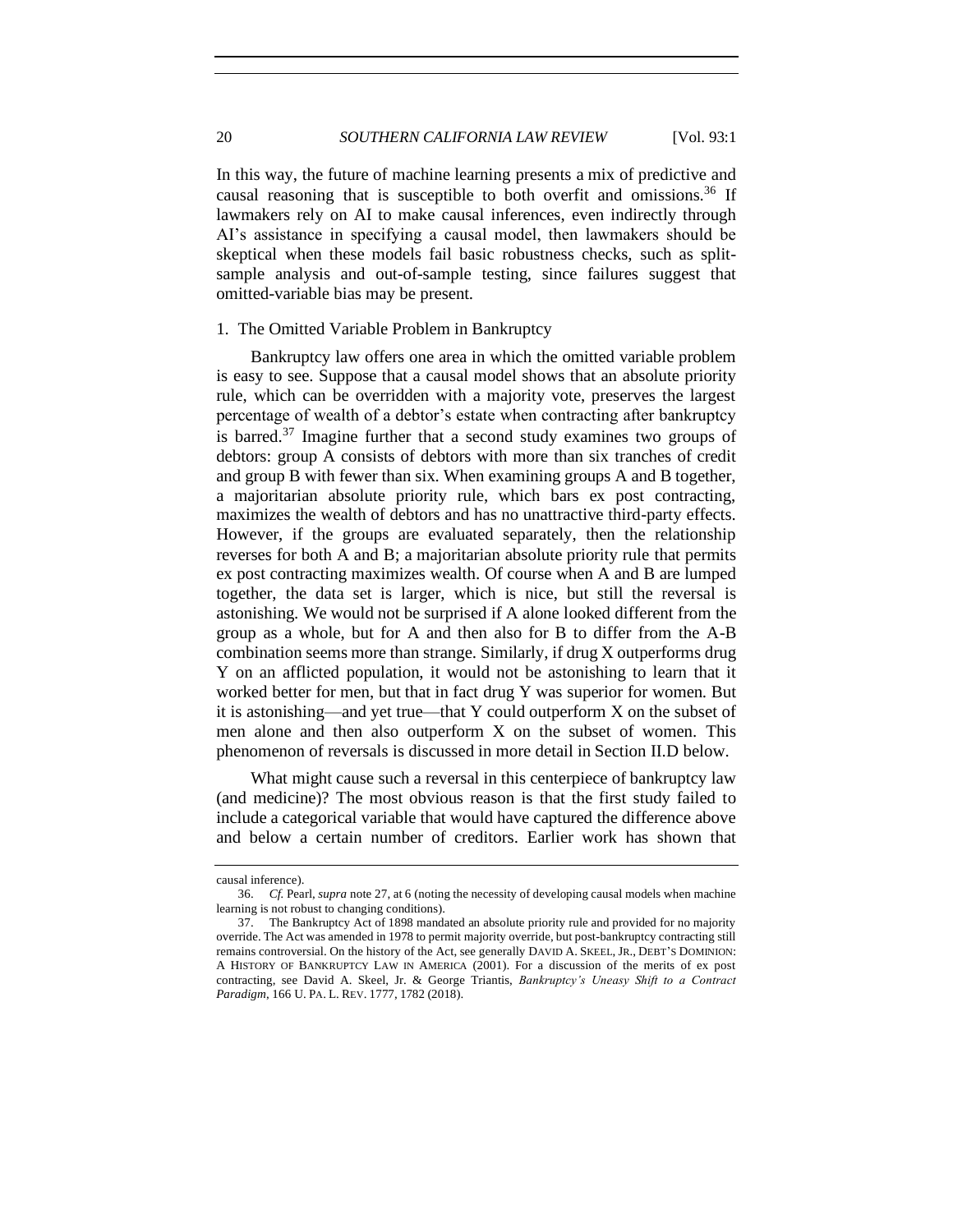information asymmetry between corporate managers and creditors leads to deviations from the absolute priority rule.<sup>38</sup> Perhaps the presence of fewer tranches is correlated with greater asymmetry and deviations, inasmuch as dishonest managers can only fool a few creditors. In turn, greater asymmetry and deviations are negatively related to wealth irrespective of permissible ex post contracting. When ignoring the tranche threshold, information asymmetry between corporate managers and creditors is effectively ignored and causes the reversal.

A less obvious reason is that the first study may have identified a statistically significant relationship, but only for a fraction of the debtors' estates observed. We can think of the majoritarian absolute priority rule (barring contracts after bankruptcy) as a "treatment." Perhaps out of a total of 5000 observations, there are 1000 observations of debtors' estates where this treatment is applied. Of those 1000 observations, 550 experience an unambiguous increase in wealth relative to the 4000 observations that are given no treatment. In other words, the treatment increases wealth 55 percent of the time within the observable data. Even if the relationship between the treatment and this relatively frequent increase in wealth is statistically significant at conventional levels, the empirical result suggests fragility. The greater the number of observations and the higher the percentage of observations showing an increase in wealth, the more confident we can be that the connection is noteworthy and not fooled by an omitted variable.<sup>39</sup> If 45 percent of the estates experience no increase in wealth following treatment, then evaluation of an additional variable, such as the number of creditors above or below six, might lead to empirical indeterminacy or suggest an alternative rule. Consideration of this additional variable effectively unmasks what dividing the data into subgroups for validation reveals, namely the importance of creditor structure and information asymmetry for determining the rule's effectiveness.

A reversal is dramatic. It may be that dividing observations into subgroups, or adding variables, only leads to indeterminacy.<sup>40</sup> When the statistical significance of correlations and causal relationships merely collapses as the result of additional empirical study, no new rule is suggested and law might simply go unchanged. But suppose further study considers the

<sup>38.</sup> Maria Carapeto, *Explaining Deviations from Absolute Priority Rules in Bankruptcy*, 3 J. EMPIRICAL LEGAL STUD. 543, 554–55 (2006) (providing evidence that when payments in equity—a proxy for management's overstatement of firm value to creditors—constitute a larger proportion of total consideration, deviations from absolute priority tend to occur).

<sup>39.</sup> On the relationship between the strength of the effect under consideration and the confidence one can place in the results of significance testing, see *infra* note [48,](#page-24-1) particularly the discussion of "statistical power."

<sup>40.</sup> *See infra* Section III.C.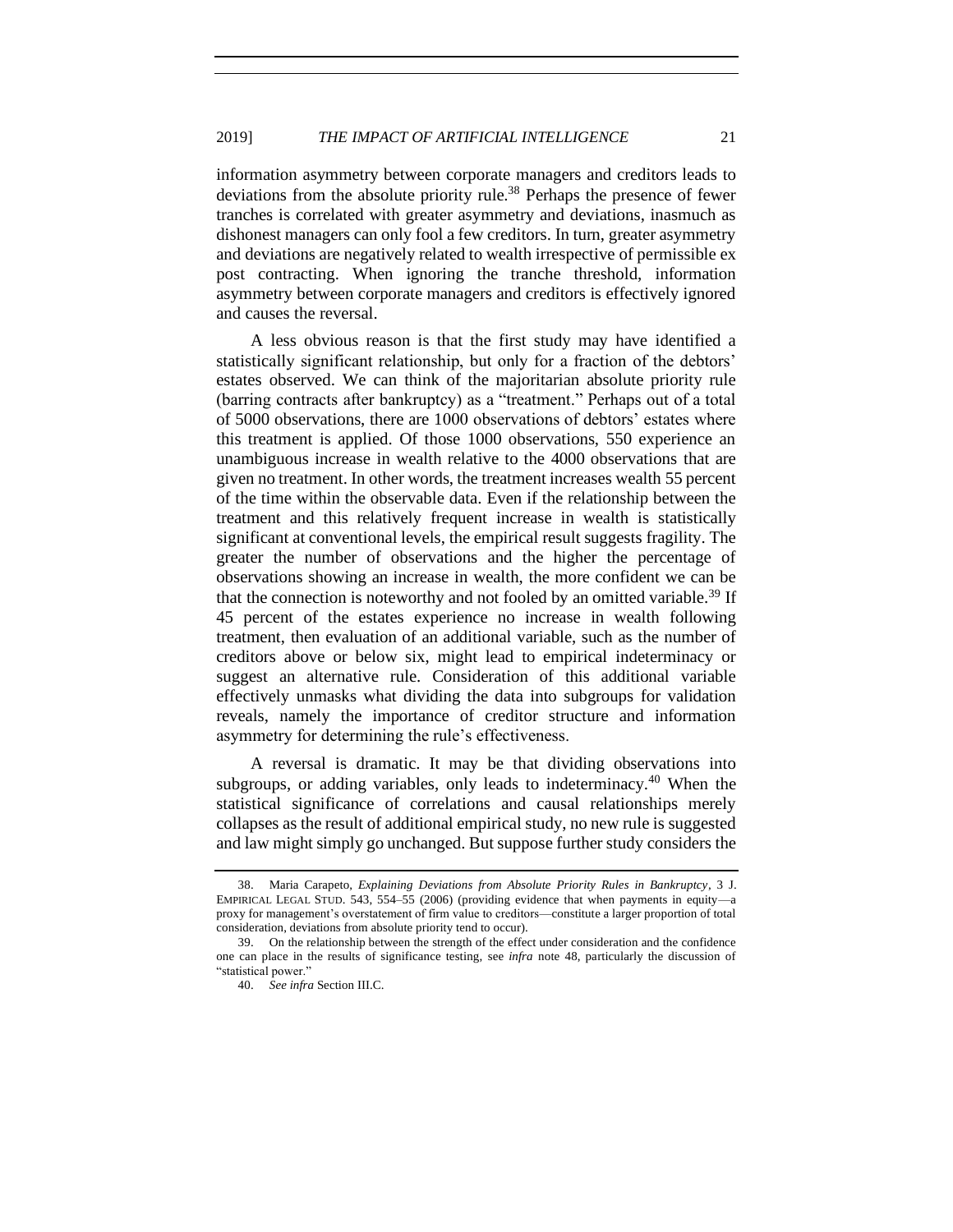number of creditors as a continuous variable (as opposed to a discrete variable, indicating whether the number of creditors is greater or less than six), and it also fails to reveal a statistically significant relationship between ex post contracting and the wealth of a debtor's estate. This result would suggest that the second empirical study is fragile, and that the relationship between creditor structure, information asymmetry, and the timing of contracting is not sufficiently understood. Plainly, some important variable remains undetected or incompletely measured. Law may do well to respond here with a standard; the standard would allow the bankruptcy judge to decide whether ex post contracting should be permitted.<sup>41</sup>

<span id="page-21-0"></span>2. The Limitations of Using Machine Learning to Detect Omitted Variables

A machine-learning algorithm may fail to detect an important variable if there is too little data to distinguish among candidate hypotheses. A conjunctive machine-learning algorithm, for instance, formulates a new hypothesis each time the data accounts for an additional variable; an absolute priority rule's relationship to creditor joint-wealth may depend on the number of tranches, the presence or absence of an equity tranche, the proportion of payments in equity, the relative magnitude of senior to subordinate tranches, the jurisdiction of the bankruptcy, and the tenure of the current board. The number of possible hypotheses grows exponentially for each additional variable observed.<sup>42</sup> Suppose the AI draws each hypothesis at random and resolves to keep the one that best matches the data. While more data would reduce the number of hypotheses that survive, some will still remain if an analysis begins with bad hypotheses. In principle, the AI can compute the amount of data needed to approximate a correct hypothesis, but in practice the amount of data will be limited as compared to the enormous amount of data needed. 43

<span id="page-21-1"></span>For this reason, AI tests the accuracy of its chosen hypothesis on new data that is set aside during its initial development. Researchers often subject identified patterns and superior hypotheses to significance testing in order to combat overfit.<sup>44</sup> A hypothesis that identifies 800 increases in wealth versus 200 non-increases is probably accurate, but not if it is the best one among several thousand hypotheses. Achieving 80-percent accuracy once in several

<sup>41.</sup> *See infra* Section III.C.

<sup>42.</sup> *See* PEDRO DOMINGOS, THE MASTER ALGORITHM: HOW THE QUEST FOR THE ULTIMATE LEARNING MACHINE WILL REMAKE OUR WORLD 73 (2015).

<sup>43.</sup> *See* VALIANT, *supra* note [9,](#page-7-1) at 74 (explaining that the number of hypotheses usually exceeds the number of observations since new observations introduce new variables that expand the hypothesis set).

<sup>44.</sup> *See* DOMINGOS, *supra* not[e 42,](#page-21-1) at 73–74.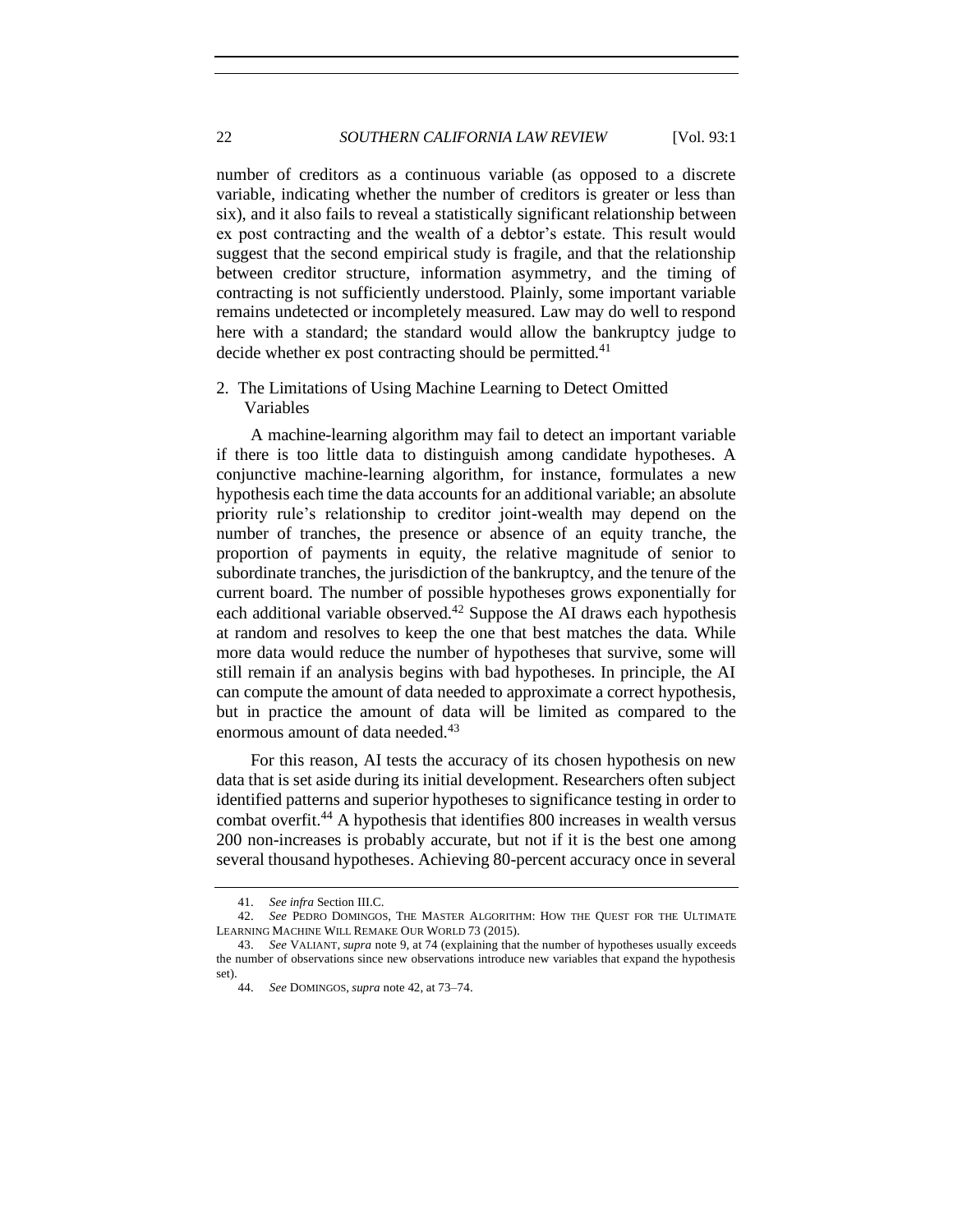thousand attempts can easily occur by chance. Some false hypotheses will inevitably be accepted, but by rejecting statistically insignificant ones and testing those that remain with new data, overfit can be controlled. Another method is to prefer simpler hypotheses, though this may seem a bit oldfashioned even if it is effective. If the model continues to fit the data too tightly and the same mistakes continue to surface (with bias), the combination of Human-AI can introduce more flexibility through overruling or reducing the required threshold for significance.

#### C. OVERRULING AI ON THE BASIS OF TYPE II ERRORS

#### <span id="page-22-1"></span><span id="page-22-0"></span>1. An Example of Type II Errors in Veil-Piercing Corporate Law

Consider an empirical study that shows that a judicial finding of undercapitalization has no statistically significant relationship with a judicial decision to pierce the corporate veil. Suppose that other variables—such as categorical variables reflecting the presence of fraud, bankrupt subsidiaries, or subsidiaries that can avoid statutory obligations such as CERCLA liability if the assets of the parent remain inaccessible—are statistically significant at the conventional 5 percent level.<sup>45</sup> This means that there is a 5 percent chance of observing those relationships in the data even if those relationships do not exist; we may be fooled by randomness. In principle, the relationships may in fact be real and could be expected to show themselves again in an overwhelming number of repeated inquiries.

There are at least two reasons why these results may, nonetheless, fail to replicate. Consider first the lack of evidence of undercapitalization's significant effect. A study that follows convention, and sets the threshold for statistical significance at 5 percent, will fail to identify a relationship between undercapitalization and veil-piercing if the data reflects just a 6 percent chance of observing that relationship at random. This means that there is a 94 percent chance that the relationship could actually exist.<sup>46</sup> For this reason, as the threshold for statistical significance increases, the possibility of failing to reject the hypothesis that undercapitalization has no effect when it actually could have an effect (a Type II error) increases. If the threshold for failing to reject the relationship is set to 1 percent, but the data reflects just a 2 percent

<sup>45.</sup> *See* Jonathan Macey & Joshua Mitts, *Finding Order in the Morass: The Three Real Justifications for Piercing the Corporate Veil*, 100 CORNELL L. REV. 99, 135–52 (2014) (providing empirical evidence that either fraud, bankruptcy, or the advancement of federal statutory purpose predicts a judicial decision to veil-pierce, but that a factual finding of undercapitalization does not).

<sup>46.</sup> More precisely, if the researcher's initial belief before the study (the alternative hypothesis) is that undercapitalization predicts veil-piercing, failing to reject its converse (the null hypothesis) does not imply that undercapitalization does not predict veil-piercing. The study simply fails to reject the null hypothesis.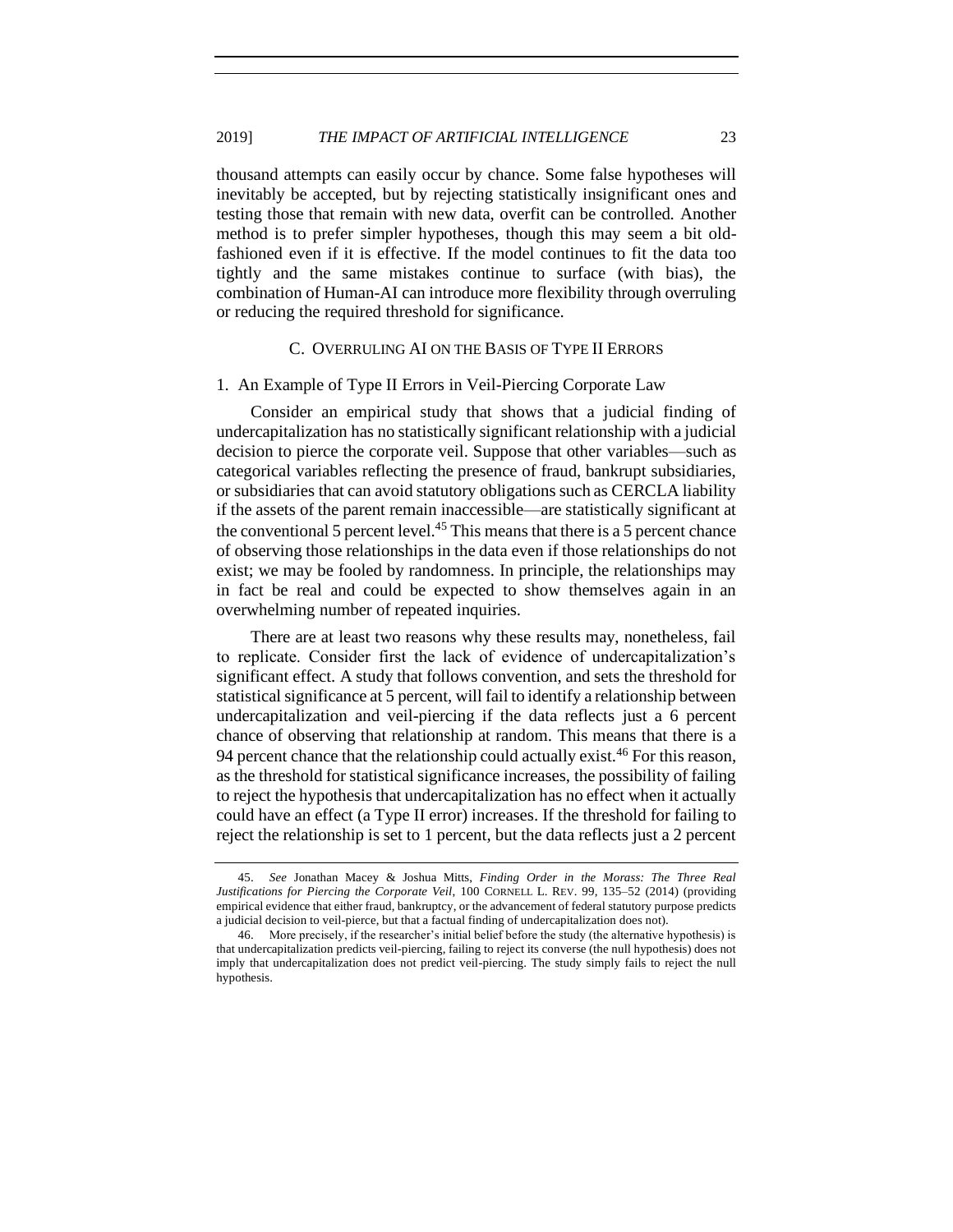chance of a random relationship, then there is a 98 percent chance that a similar study will find that the relationship between undercapitalization and veil-piercing could actually exist. Even if predictive models are unconcerned with significance testing on their own, researchers use testing and other rules of exclusion to select among candidate models and compare performance.<sup>47</sup> The danger of failing to exclude an incorrect, or less accurate, model thus remains.

# <span id="page-23-0"></span>2. The Severity of Type II Errors in Law

The problem just discussed can be particularly severe in law, and it suggests a significant role for lawyers and lawmakers. Apart from its importance in coordinating society, enabling transactions, and creating Pareto-improvements (that leave no one worse off than before), much of law draws a sharp line between winners and losers. A rule that permits contracting after bankruptcy favors some class or classes of creditors at the expense of others. A plaintiff may have no claim against an undercapitalized defendant if undercapitalization were statutorily abolished as a veil-piercing rationale. In contrast, a drug found to be ineffective during trials does not suggest that patients should be treated with another drug, readily at hand, or left to suffer with no drug at all. Moreover, medical treatments are not mutually exclusive; in law, on the other hand, mutual exclusivity is the norm, as in the case of speed limits or a rule permitting or forbidding ex post bankruptcy contracting. If a medical treatment is effective for only 55 percent of the population, the other 45 percent does not suffer from submitting to that treatment, absent side effects. In any case, the patients still undergo different and additional treatment if the initial one fails.

This difference between law and medicine is systematic, and the argument in this Article is not simply a matter of picking favorable examples to justify its claims. In law, rules that simultaneously assign mutually exclusive rights normally create winners and losers. While some medicinal treatments may be mutually exclusive because of finality (amputation) or time (daily travel to a treatment center or taking drugs with short-term effects), these are exceptions. Most treatments are additive. Legal rules that favor one group at the expense of others, or that simultaneously permit and forbid behaviors, are particularly susceptible to reliance on flawed empirical research—because of predictive inaccuracies or causal errors. There is a cost to permitting person A to do something that is socially undesirable, but there is an additional cost if the same rule forbids person B from doing something that is socially valuable. When one group receives an unwarranted benefit at

<sup>47.</sup> *See* DOMINGOS, *supra* not[e 42,](#page-21-1) at 87.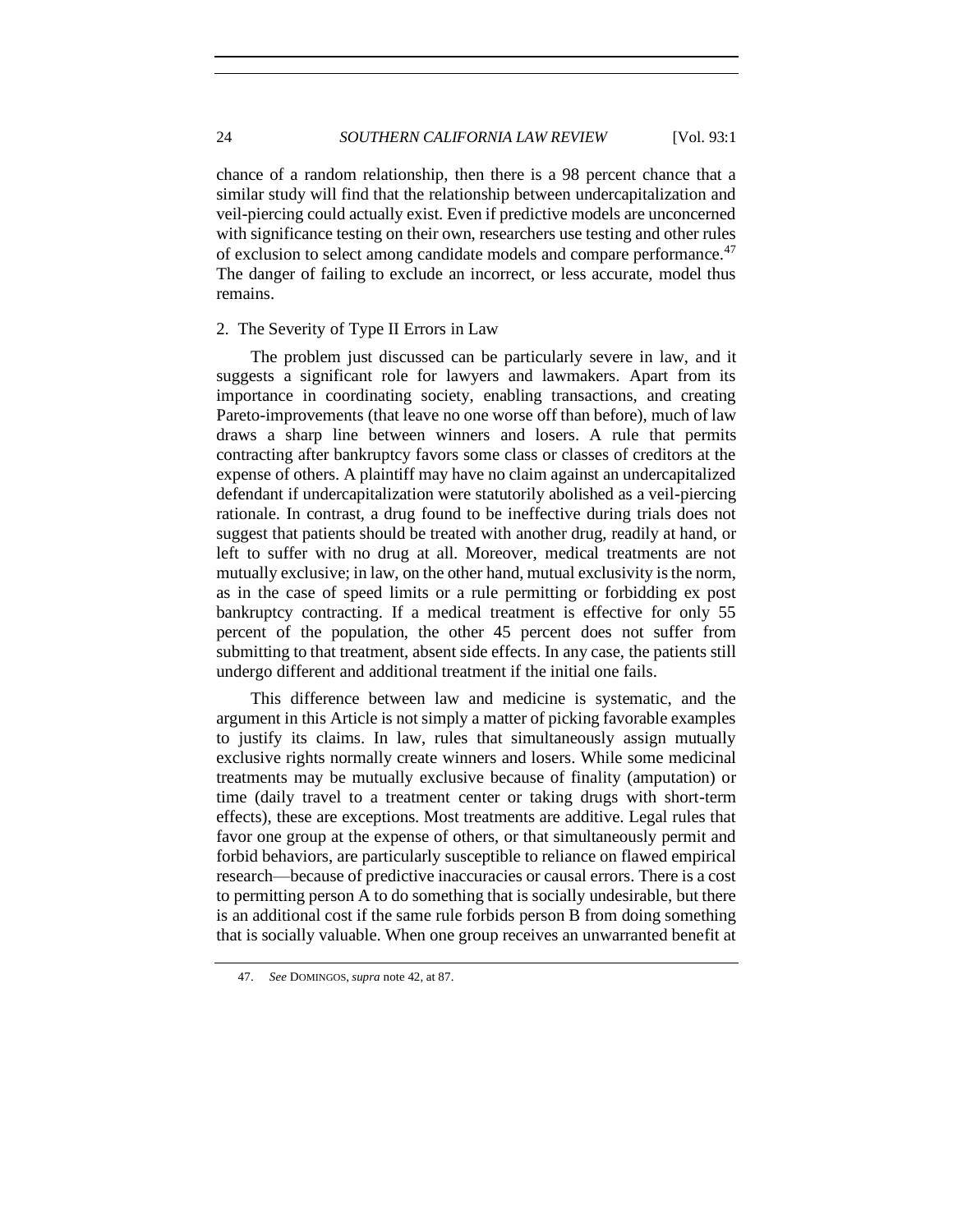<span id="page-24-1"></span>the expense of another, the rule does not simply reward members of the first group; it makes the second group worse off. Empirical missteps in law are in this way often amplified.<sup>48</sup> The same is true for expenditures, though the negative effect is often dispersed and unnoticed; building a bridge in the wrong location, but in favor of one interest group, usually affects another, either because its members must now travel far to the bridge or simply be taxed for construction that benefits them not at all.

#### <span id="page-24-0"></span>D. OVERRULING OR PREFERRING AI BECAUSE OF SIMPSON'S PARADOX

The problems posed by omitted variables is even worse when examination of the data is susceptible to "reversal paradoxes," for then an inference is not just inferior to other techniques, but it is *very* wrong as we have already seen. In these instances, law will do well to abandon its reliance on rules and instead prefer standards or other forms of flexible decisionmaking.<sup>49</sup>

A reversal, or Simpson's Paradox, generally requires a different distribution of observations in the sets of data that are compared; it is more likely to surface when there is a small number of observations and when the degree of certainty about a conclusion is low. For these reasons, it is more likely to arise in causal than in predictive inference, though predictions of outcome A may reverse to B (or not-A) if a predictive model is susceptible to overfit or omissions.

<sup>48.</sup> Fashioning rules on the basis of Type II errors, or failures to reject false null hypotheses (such as "undercapitalization does not predict veil-piercing") when those hypotheses should be rejected, is problematic. It is often thought that Type I errors can be limited and controlled by strengthening the significance threshold. If, for instance, the relationship between an event, such as the announcement of a merger, and increased stock price is significant at the 5 percent level, we can be even more certain that the observed relationship is not a product of random chance, by tightening the significance threshold to 1 percent. As we have seen, alteration in the threshold does not come without its cost, as it increases the study's susceptibility to Type II errors. Suggesting the *absence* of a causal relationship between the merger announcement and increased stock price, even at the 1 percent level, could be erroneous on its own if the study lacks sufficient statistical power. "Power" is the probability of correctly identifying an effect within a population. Statistical power decreases with smaller significance thresholds, sample sizes, and effects under investigation—that is, the strength of a relationship between two variables. Of these three, effect size introduces the greatest uncertainty in a study. If the price impact is small, an inference that the announcement caused such impact, even if statistically significant, could be erroneous. Alon Brav & J.B. Heaton, *Event Studies in Securities Litigation: Low Power, Confounding Effects, and Bias*, 93 WASH. U. L. REV. 583, 600-01 (2015) (noting that a significant effect between events and changes in stock prices may go undetected if that effect is small); Jill E. Fisch et al., *The Logic and Limits of Event Studies in Securities Fraud Litigation*, 96 TEX. L. REV. 552, 618 (2018) (same).

<sup>49.</sup> On standards, see *infra* Section III.C. On other forms of flexible law, see, for example, Frank Fagan, *Legal Cycles and Stabilization Rules*, *in* THE TIMING OF LAWMAKING, *supra* not[e 12,](#page-10-2) at 11–14 (discussing contingent rules).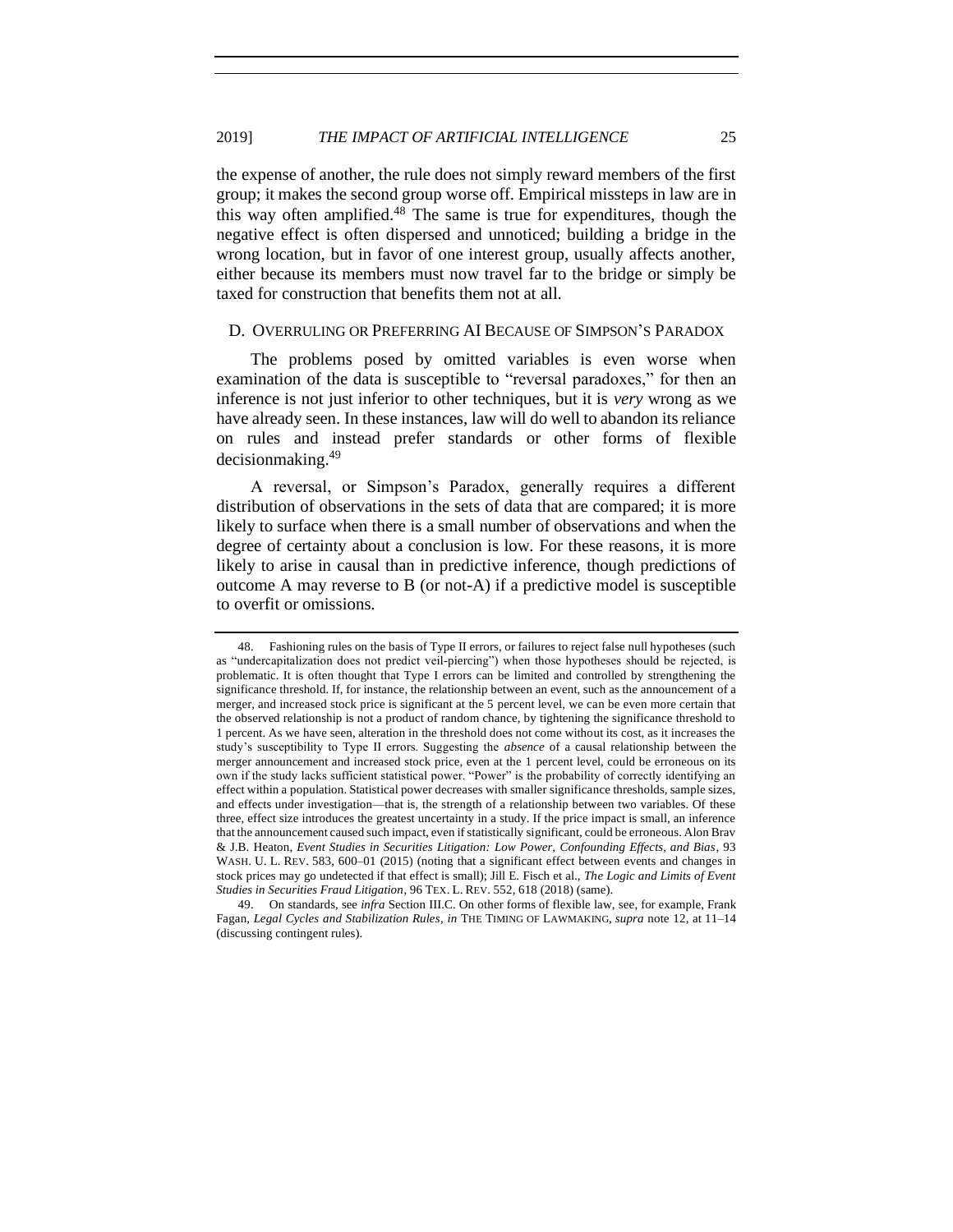26 *SOUTHERN CALIFORNIA LAW REVIEW* [Vol. 93:1

<span id="page-25-0"></span>1. An Example of Reversals in the Context of Evaluating a Law Firm's Summer Associates

Imagine a law firm looking to make an offer to one of two summer associates, Kim and Kit. The firm decides to score the associates on assignments given to them while they summer at the firm. During the first month of the summer, Kit is given one corporate assignment and deemed to have done a poor job on it. Meanwhile, Kim is given four assignments in that department and is graded as a success on one of them. During the second month, the two are assigned to the environmental group. Kit receives five assignments and succeeds on four. Kim is deemed to have successfully completed the two assignments given in the same department. The firm tabulates the reviews and decides to hire Kit because Kit impresses on four of the six assignments, while Kim impressed partners on just three of the six. But then a partner points out that perhaps the corporate assignments were simply more difficult, or the corporate partners graded more ferociously than those in the environmental group. Indeed, Kim performed better than Kit on the corporate assignments, and *also* better than Kit on the environmental projects. Each department would prefer Kim over Kit, even though Kit's overall score was superior. This is a classic reversal paradox; in this example the reversal came about because the summer associates were not (and probably could not be) given the same assignments, and not even the same number of assignments in each department. Note that a further, or double, reversal paradox is possible. Perhaps partners tend to give high scores in the morning, and Kit was always evaluated in the afternoon. Had they both been evaluated in the morning, or afternoon, Kit would have been thought superior in both departments, and on *both* morning and afternoon assignments.

Even if Kim and Kit had been given the same assignments from the same partner and at the same time of day, reversal would continue to be a danger because of their dissimilar innate abilities and characteristics. Kim may be bilingual and able to complete immigration cases more quickly than Kit. Kit may be better at managing work-life balance and coping with stress than is Kim. Any model that omits variables that account for those dissimilarities is systematically biased and consequently fragile. No single variable describes successful completion of a law firm assignment. Thus, one evaluator may consciously or otherwise reward good writing, while another is drawn to the summer associate's ability to produce a memo quickly. Such differences can bring about a reversal paradox when partners simply use a generic variable like "ability" and make future success less predictable, until specific variables are identified.<sup>50</sup> The disparate outcomes, even when Kim

<sup>50.</sup> Even with a specific variable, reversals are possible. For example, a coach may like speed in a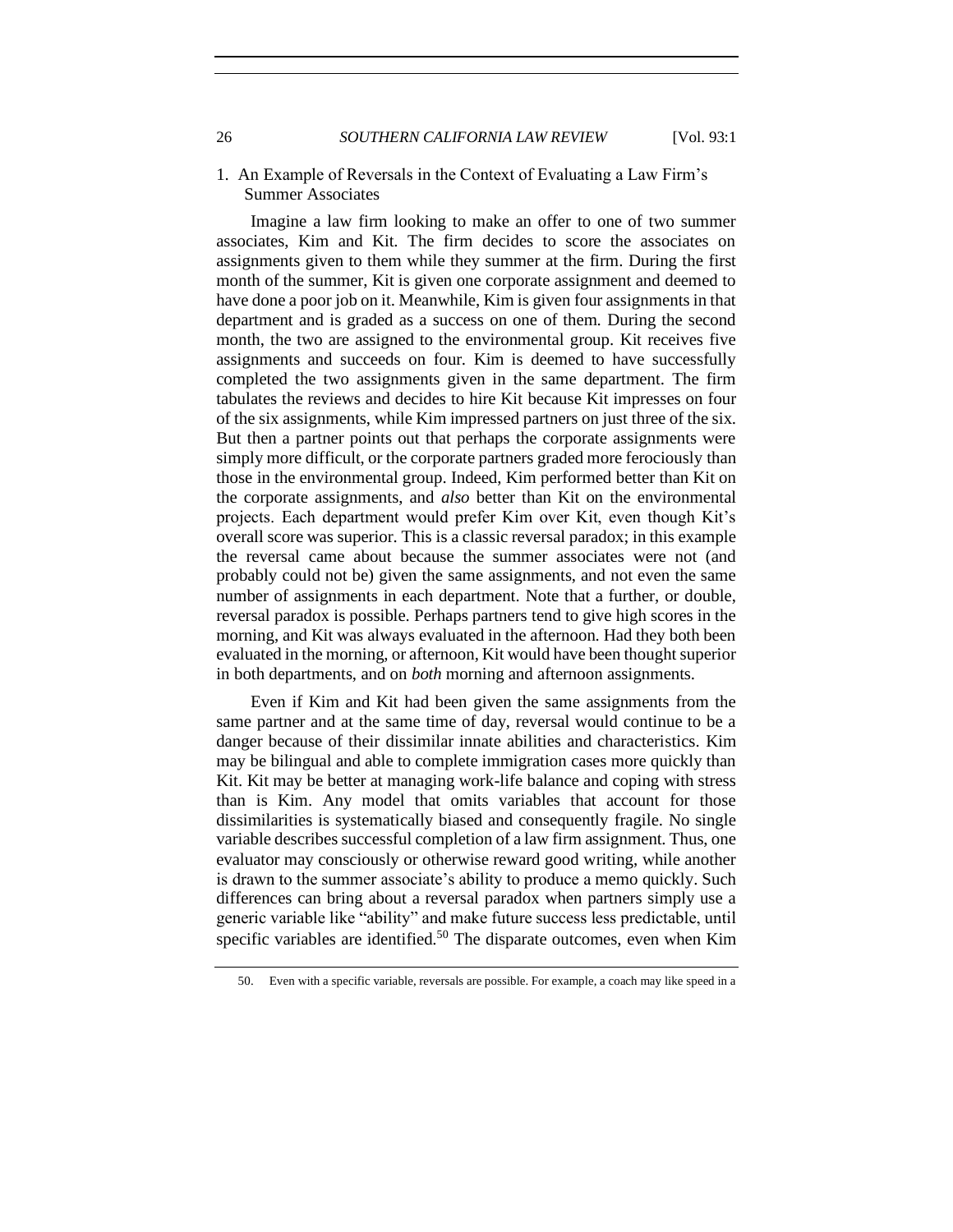and Kit are given an identical task in an identical manner, reveal "heterogeneous treatment effects," and these effects across people, business entities, or other objects of study, can generate reversals, as they are a manifestation of omitted variables. It is simply the case that hidden variables can bring about reversals.

It is common to rely on empirical evidence but to question researchers about omitted variables. When Kim is preferred after the initial analysis of performance, someone whose intuition was to favor Kit might have pointed out that Kit's assignments were more difficult or that Kit was evaluated by partners who tended to be tough graders. If the omitted variable difficulty—were properly included, the result would have been different. But in most cases this would mean that one department would favor Kit over Kim or that the overall scores would be different. The remarkable thing about the special case of a Simpson's Paradox is that an omitted variable causes *both* departments to favor one result, while the overall, combined score still favors the opposite result, even when all known variables are included. The practical and often startling lesson is that even when an empirical study is questioned because of some omitted variable, and that variable is included in further study, the result may still favor X over Y, even though Y is superior to X in every setting. This will not occur if one knows exactly how to weight the omitted variable, but the weight itself is often unknown or unmeasurable and can, in any case, be thought of as an additional omitted variable. Assigning a weight or properly modeling a relationship is often difficult, and it is hard or even impossible to know when it has been done correctly.<sup>51</sup> Thus, in the law firm case, if one partner suggests that Kit may have been given more difficult assignments, and Kit's scores are therefore increased by some percentage, a reversal paradox may yet occur because the increase was imperfectly sized and lower than required to escape the paradox.

Reversal paradoxes can be understood as a subset of the problem of omitted variables, but it is a particularly interesting subset both because of the startling reversals and because these problems are more difficult to solve than the mere additional testing that can respond to most skepticism based on omitted variables. Dividing and validating data is a practice that avoids many problems in empirical work, and it can reduce the risk of reversals. If there are 20,000 patients with a disease and a scientist wants to test

race, but one runner may be faster when the running path includes hills, while another wins when the weather is between sixty and sixty-five degrees. As described presently in the text, hidden variables are the stuff of reversals.

<sup>51.</sup> While large data sets and reliance on prediction can lessen the need for causal inference, empirical models that identify the structure of a predictive relationship with big data can suffer from overfit; the model may correspond too closely to the data and fail to reliably predict future observations as a result. *See supra* Section II.A.1.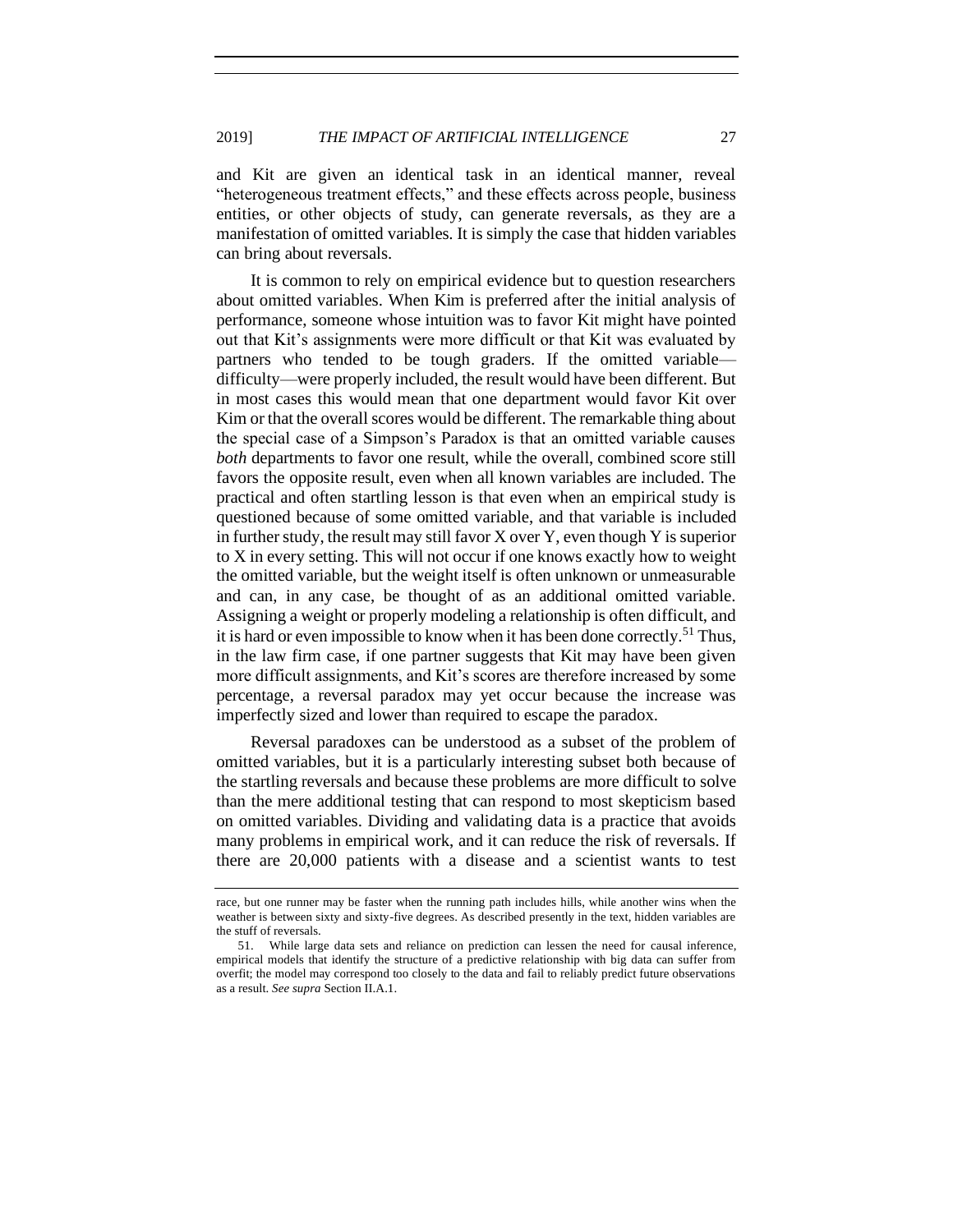combinations of drugs, it is usually wise to find the winning combination on a group of 10,000 randomly chosen patients and then test this finding by applying it to the previously untested, or set-aside, 10,000. In our necessarily (and unfortunately) smaller case, if Kim and Kit are evaluated over two summers, rather than one, and Kim earns higher total scores in both summers, it is slightly less likely that Kit was unknowingly given more difficult assignments or graders in each of the two summers. It would probably be a mistake to sum the scores over both summers as one set of data because a hidden reversal paradox is more likely in one comparison than in two. On the other hand, data division is more attractive when there are many observations, and there are already so few in the law firm example that a division of the two sets of data into tiny sets is likely to make the decision less rather than more reliable. Moreover, a conventional division would hardly be random. Data division, followed by validation, is almost always a good idea when big data is available;<sup>52</sup> a random division of the data has become a best practice, although modern techniques often encourage a division that leaves more recent observations in the second data set, where the lessons derived from the first are tested. After all, we are usually eager for results that will work in the future.<sup>53</sup> We can think of this strategy as selectively random. Another solution to the reversal paradox problem might be to increase the number of observations. If the assignments are broken down so that Kim and Kit are scored on twenty assignments rather than six, it is more likely that the difficulty factor averages out.

<span id="page-27-1"></span><span id="page-27-0"></span>2. An Example of Omitted Variables and a Reversal with Respect to Autonomous Vehicles

It is apparent that reversal paradoxes can occur in the context of comparing AI and human performance and thus make it difficult to know when the AI should be overruled. Our discussion therefore turns to a few examples of the paradox in this context. We begin with the now familiar question of Human-AI interaction with respect to autonomous vehicles, and then imagine cases that will arise in making law.

Consider the case of a human investigator who has reason to think that it is 60 percent likely that an accident involving an autonomous vehicle,

<sup>52.</sup> Predictive models are generally trained and tested with set-aside data, though this is not a practice that has yet become common in the empirical law literature, perhaps because data sets in law tend to be relatively small and focused on causality. Current techniques, such as k-fold cross-validation, divide the data into a number of random partitions for estimating model performance; accuracy rates are assessed for each partition, or fold, to determine adjustments to the model. BRETT LANTZ, MACHINE LEARNING WITH R 319 (2013).

<sup>53.</sup> Note that this approach essentially omits observation of time-dependent effects, though perhaps the bigger pitfall with data-generated models is overfit, described *supra* Section II.A.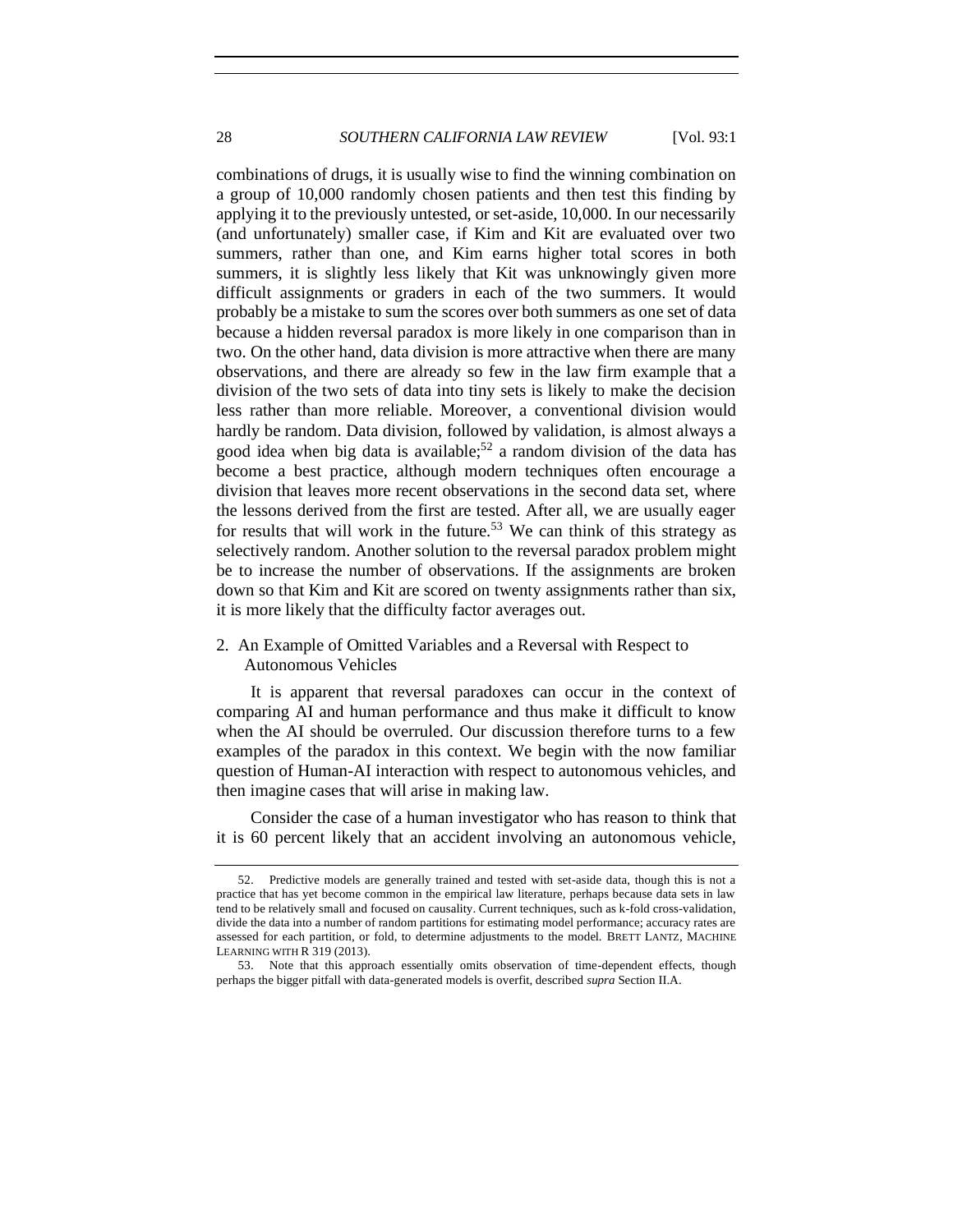relying on AI, was caused by the AI's error. One possibility is that the misstep might really be blamed on a human's failure to take an outcome, or goal, into account in programming the AI in the first place. Perhaps after the AI and automobile have been in use for some time, the human considers one hundred accidents that have occurred and sees that in sixty of these it would have been better for the AI or a human driver to take a step contrary to the one recommended or carried out by the AI. For example, the AI may have brought the vehicle to a halt when blowing the horn would have saved the day. Imagine further that the AI does not appear to have improved over time. Simpson's Paradox warns us that the better result might be the opposite of what the human's empirical evidence suggests. But is the human or the AI more likely to err? Arguably, the AI is less likely to fall prey to a reversal paradox error because it might have tested right away for the importance of many or all avoidance techniques, whereas the human appreciated the value of horn-blowing only through an after-the-fact consideration. It is not enough to say that we can allow the humans and machines to overrule one another and see which does best in practice over a long period because they might face different problems and the difficulty factor might, once again, be different on the two sides. Even if we wait for a large sample and divide the data, there could be a reversal within some categories, or subsets. It may turn out that humans should overrule more readily in the morning, or that machines are better when the other vehicle is red. Humans must feed data, and there is a limit to what data is offered to the machine, however superior it might be. Just as the AI does not always "tell" us how it makes a decision, so too the human may be unable to articulate the source of its "intuition."

# III. LAW AFTER AI OR HUMANS OVERRULE

#### A. BIGGER DATA, DEEPER ANALYSIS

<span id="page-28-1"></span><span id="page-28-0"></span>There are two reasons to think that AI is less likely than humans to be fooled by reversal paradoxes and statistical errors. The first, as suggested earlier, is that AI can handle big data. Reversals are more likely to occur when there is a high level of variance regarding the key variable under scrutiny in the underlying population. In the presence of substantial variance, a random sample is more likely to miss critical features of the population. The initial inquiry generates a biased result when examining the relationship among variables. With a large data set, the data can be divided into groups and a result tested on the previously excluded data. Once an omitted variable (such as difficulty or time of day in our previous examples) has been identified as a critical factor through division and re-testing, it can be included in future analysis. The larger data set and the inclusion of the additional variable tighten the variance of the estimated variable of interest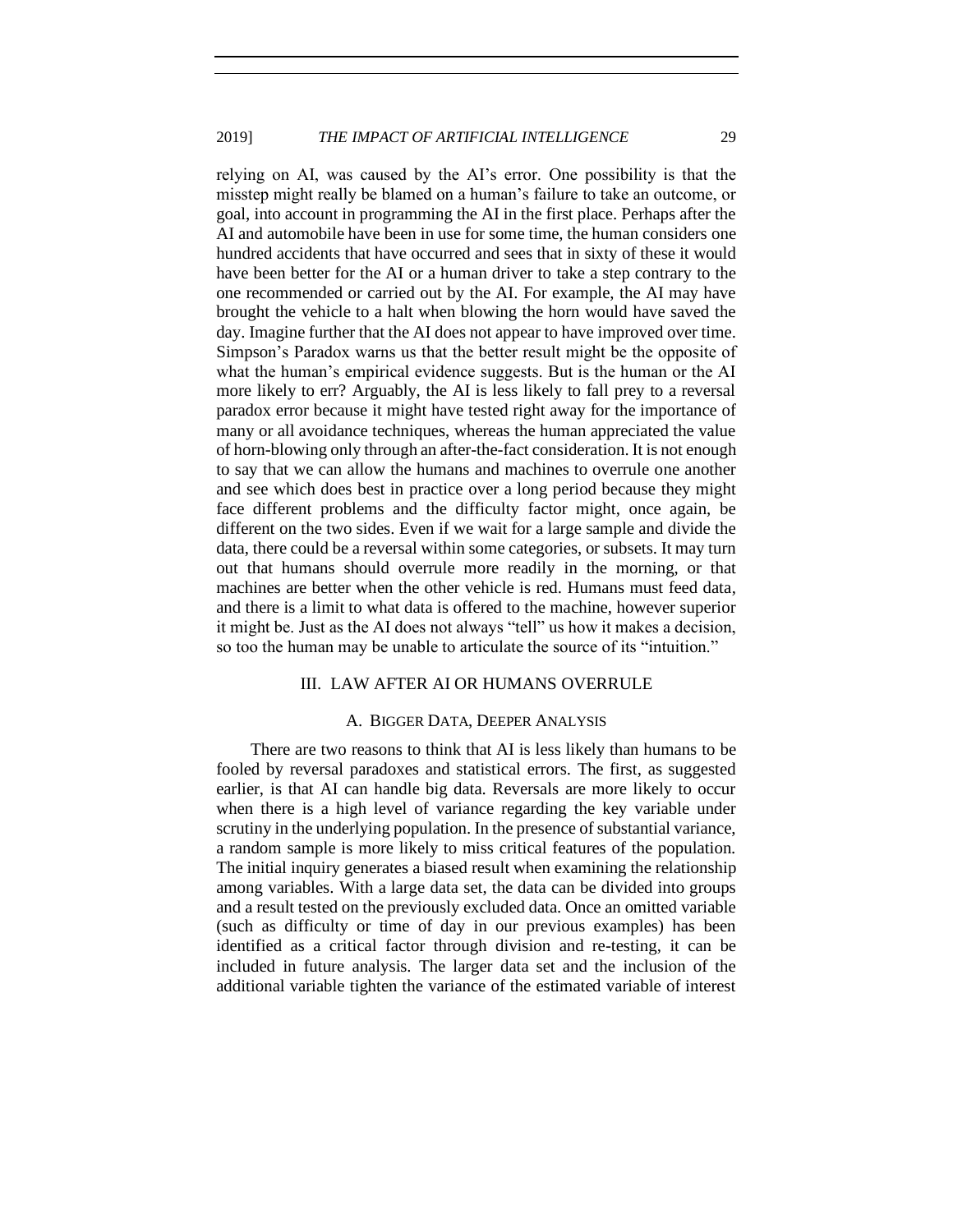30 *SOUTHERN CALIFORNIA LAW REVIEW* [Vol. 93:1

and increase the degree of certainty in the statistical result.<sup>54</sup>

The second advantage of AI in this respect derives from its ability to find connections in data; it looks for things that humans do not know, or do not have the energy, to examine. AI with big data is constructed to examine the available data (ideally, well collected and accurately labeled), which will include things like (in the case of autonomous vehicles) the sex or height of drivers, weather conditions, left-handed drivers, and car models. Humans, to be sure, must specify the goals; safety is one, but some value needs to be assigned to time (humans like to get places quickly), manufacturing costs, and so forth.

The use of big data, especially when unstructured and not organized by humans, raises the question of whether reversals and other problems are more serious with AI than with humans. AI is able to identify variables that ought to be included in structural modeling, even in the absence of a theory that pointed humans to the variable. In contrast, humans have the advantage of initial theorizing and hypotheses development, and these motivate their organization, labelling, and interpretation of data. They combat reversals not by their superiority with data but with knowing what to do with limited data. At times they can gather and investigate more data to improve their conclusions. AI's strength is its ability to find connections previously unimagined—and yet this is precisely what invites reversal paradoxes. The more startling AI's discovery, the less it should be trusted, both because it has not been refined and because it may be explained by yet another previously unseen variable. On the other hand, AI is *less* likely to be misled by reversal paradoxes because it looks for more connections and thus discovers the source of reversal paradoxes that might befuddle humans. Both AI and humans can minimize the reversal problem with the use of big data. To repeat, AI will be guilty of reversal errors because it sees connections where there is no theory or reason to expect these connections to matter; as a result, it is in danger of missing other variables that reverse the finding. This might be mitigated by dividing data or using other techniques, but the danger remains. On the other hand, inasmuch as AI can consider many times more variables, or theories, than a human, it avoids reversals to which humans will fall prey; AI is more likely to find the very variables that caused reversals in the hands of humans. Our intuition is that the second effect is greater than the first, but further work on this matter is required.

<sup>54.</sup> This is but one of many good reasons to divide data. *See supra* not[e 52.](#page-27-1) Here, data division and testing might reveal the significance of new variables. This practice is also relevant for predictive models. DOMINGOS, *supra* not[e 42,](#page-21-1) at 75 (noting that hypothesized patterns should be tested on held-out data to combat overfit and that doing so "is just the scientific method applied to machine learning: it's not enough for a new theory to explain past evidence because it's easy to concoct a theory that does that; the theory must also make new predictions, and you only accept it after they've been experimentally verified").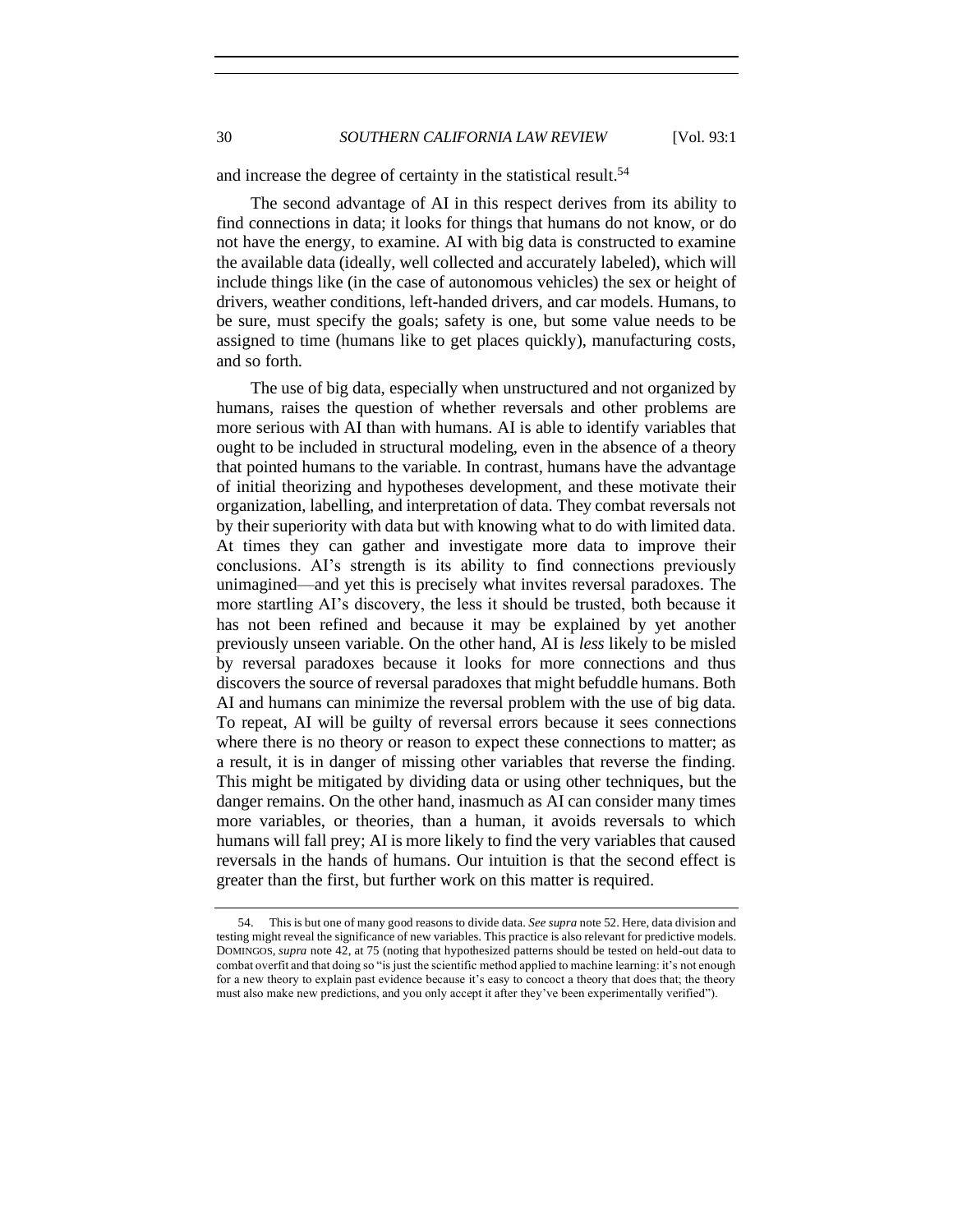#### B. STANDARDS TO RULES

<span id="page-30-0"></span>It may be apparent that AI can turn standards into rules.<sup>55</sup> When it suggests more refined speed limits or divides pollution control among factories on a river,  $56$  it is turning a standard into a rule, or turning a rule into more refined rules. It promises a more rule-oriented legal system. We have seen that some of these rules might be misguided by reversal paradoxes and other problems. In some cases it might not turn standards into rules; it could, for example, reveal that some or all humans do a better job of predicting repeat offenders or safe drivers than any AI or an AI-developed formula that has been turned over to humans for execution. The AI might show that, for reasons unknown, Judge A is a fantastic decisionmaker when it comes to bail. Both humans and AI might succeed without a capacity to reveal how conclusions are reached. AI might even show that in some areas humans quite generally, rather than AI, are superior predictors and lawmakers. But it is likely that these findings in the direction of standards will be rare compared to the development of new and refined rules.

As we have seen, more data and catalogued experience promise greater certainty that a specific prescription will achieve its purpose. It is plausible that law should focus its data collection energy in areas where it presently uses standards, with an eye on converting them to rules. Both structured and unstructured inquiries can generate new, testable theories. When this iterative process leads nowhere, law can continue to use its loose standards and unrefined rules. In many cases, however, the study of good data will lead to a new standard, a tightening of a rule, or a switch from a standard to a rule. It is easy to imagine shifts from long-held practices. Thus, the Uniform Commercial Code's obligation that every contract or duty be performed in good faith may fall to a tighter standard, such as one prohibiting parties from forming contracts that they should know they cannot fulfill,  $57$  or even to a rule, such as one freeing breachers from liability (and relying on reputational

<sup>55.</sup> *Cf.* Anthony J. Casey & Anthony Niblett, *The Death of Rules and Standards*, 92 IND. L.J. 1401, 1433 (2017) (suggesting that extremely detailed rules, or microdirectives, announced at the time that they are needed, will emerge as the norm and eliminate both standards and conventional rules, as well as the work of many judges). Note, however, that while revelations of rules improve oversight they also empower those who would evade law. *See* Saul Levmore, *Double Blind Lawmaking and Other Comments on Formalism in the Tax Law*, 66 U. CHI. L. REV. 915, 919 (1999). Simultaneous revelation at the moment of action lowers evasion for a single actor, as a person cannot easily evade an unknown rule, but there remains a social cost to revelation inasmuch as similarly situated persons learn something about the rule's contents by observing its earlier enforcement—even if uniquely tailored by a machine. If actions are heterogeneous, then learning is less costly in terms of evasion; on the other hand, heterogeneity may reduce the social value of a rules-based architecture.

<sup>56.</sup> As imagined earlier in Section II.

<sup>57.</sup> *See* U.C.C. § 1-304 (AM. LAW INST. & UNIF. LAW COMM'N 2018) ("Every contract or duty within [the Uniform Commercial Code] imposes an obligation of good faith in its performance and enforcement." (alteration in original)).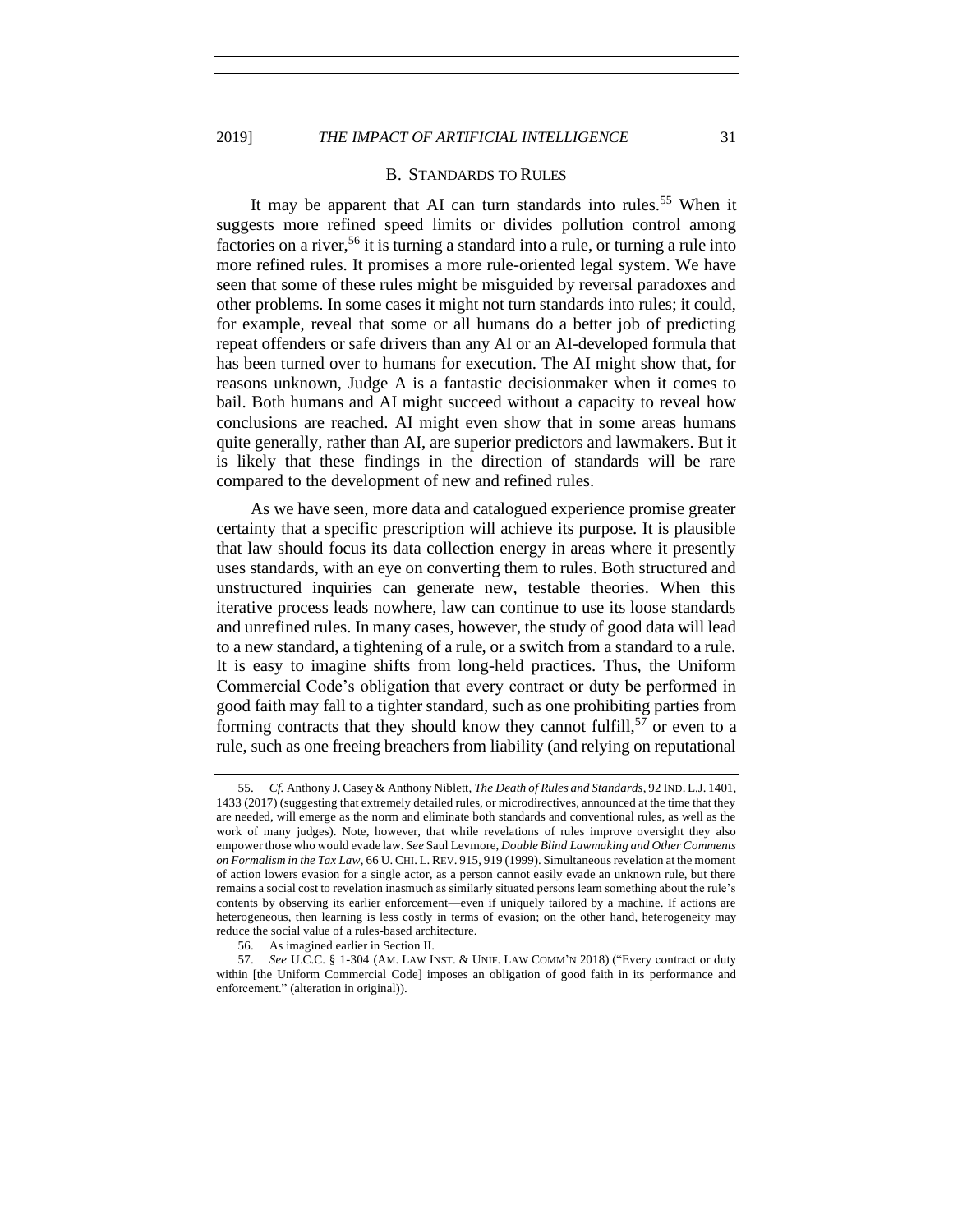interests) for contracts of more than \$10,000. This sort of development could come about through the common-law process, but it seems more likely to be brought about with the deployment of AI. Topic modeling<sup>58</sup> is just one technique for evaluating unstructured data. By analyzing word counts and clustering across a collection of judicial opinions, a topic model can reveal specific factual instances where a standard such as good faith is repeatedly applied, and that revelation can lead to greater specificity in  $law.59$  It is unlikely that the conventional common-law method would use this information to alter legal rules. The larger point here is that AI is likely to cause some standards to give way to rules and is surely likely to refine inherited rules.

There are at least two ways to enhance data collection and their usage in law. Law can simply collect more data. But law can go further and mandate that data be structured in order to facilitate its collection. For instance, law might require that driverless cars be placed on a network so that tortious behavior can be easily defined in relation to aggregated patterns of automated driving.<sup>60</sup> Similarly, law might select a subset of consumers and ask for information about their preferences for various contractual terms in order to develop personalized default rules for a larger population.<sup>61</sup> As these examples suggest, more data can lead to greater specificity in rulemaking. These are examples of AI leading to a higher ratio of rules to standards.<sup>62</sup>

<sup>58.</sup> Topic modeling is an application of unsupervised learning that finds groups of items when the analyst is unsure or disinclined to specify a target of inquiry. JULIA SILGE & DAVID ROBINSON, TEXT MINING WITH R 89 (2017). The algorithm examines documents—such as judicial opinions, statutes, and regulations—and fits a topic model to the documents. For instance, a collection of opinions that have been identified as related to successor liability through a keyword search can be examined by the algorithm, which then classifies them into broad categories such as cases involving liability evasion, risk allocation, and bankruptcy. *See* Frank Fagan, *From Policy Confusion to Doctrinal Clarity: Successor Liability from the Perspective of Big Data*, 9 VA. L. & BUS. REV. 391, 411–16 (2015). Note that the cases are sorted by the algorithm and are not coded by the researcher. If the latter were true, the analysis would be supervised, but important topics might be missed.

<sup>59.</sup> *See* Fagan, *supra* note [35,](#page-18-1) at 26 (noting that legal doctrine can become more streamlined through algorithmic identification of judicial rationale).

<sup>60.</sup> *See* Mark A. Geistfeld, *A Roadmap for Autonomous Vehicles: State Tort Liability, Automobile Insurance, and Federal Safety Regulation*, 105 CALIF. L. REV. 1611, 1622 (2017) (advocating that manufacturer liability for autonomous vehicles should be assessed according to aggregate fleet behavior).

<sup>61.</sup> Ariel Porat & Lior Jacob Strahilevitz, *Personalizing Default Rules and Disclosure with Big Data*, 112 MICH. L. REV. 1417, 1450 (2014).

<sup>62.</sup> It seems apparent that greater magnitudes of processed and usable data will lead to greater rule specificity. For example, knowledge of traffic patterns can teach us where right turns on red are reasonable and where they are not. In this case an existing rule (rather than a standard, like "turn whenever it appears safe to do so") might be refined by big data. In the private sector with which we are most familiar, the measurement of longer-term student and societal outcomes can suggest specific rules for admitting applicants to a law school, just as more data on productive outputs might reveal the ideal gender composition of corporate boards.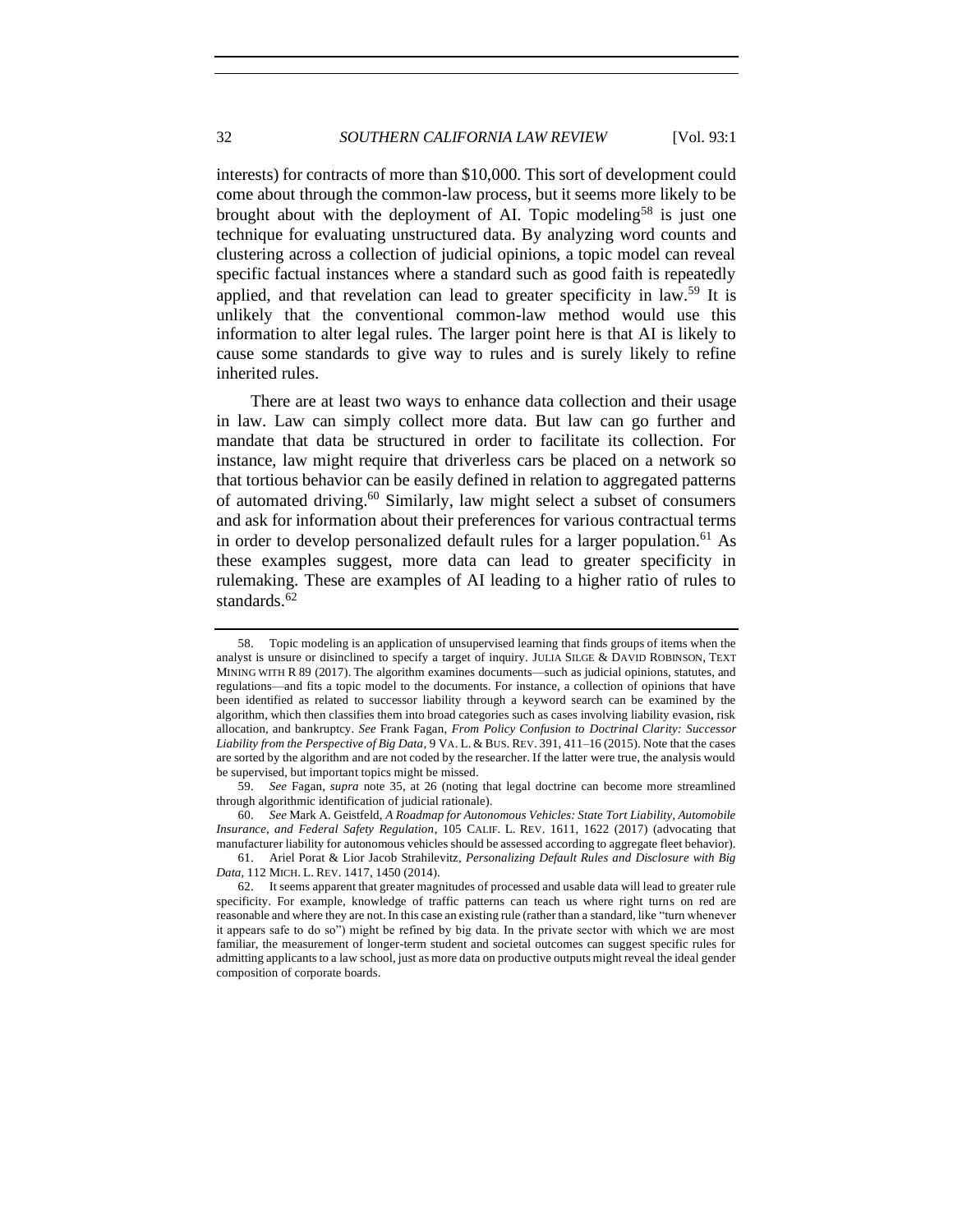As machines continue to develop the tools of causal reasoning, they will face other challenges, perhaps related to omitted and confounding variables (and certainly related to the identification of relationship structure when the effects of an intervention cannot be computed) that bring on the problem of reversals.<sup>63</sup> On the other hand, big data and the arrival of more precise models may virtually eliminate reversals in relatively stationary legal domains. In those cases, Human-AI combinations may warrant less overruling. When machine learning suffers from overfit and other future challenges because of indiscernible patterns in data and variation in context, then the balance may favor greater overruling. Inasmuch as so much of law is about disparate conditions and social change, it is easy to see how standards, which empower human decisionmakers, may have more of a future than optimists about AI imagine.

#### C. RULES TO STANDARDS

<span id="page-32-0"></span>The migration just described can run in the other direction. Data can show more indeterminacy than previously imagined, and this can cause law to devolve from specificity to generality. By "indeterminate" we mean that the data reveals no correlation, or none that is replicable, where one was previously assumed. More interesting is the suggestion that the examination of data will reverse our thinking about the impact of law on behavior or outcomes.<sup>64</sup> A familiar rule may lose its empirical support, and abrogation or devolution toward a general standard may better serve its agreed-upon purpose. For example, a rule fashioned to increase diversity within a law school's incoming class, or a workplace, may simply prove wrong. Data may reveal unintended consequences of well-intended legal or private rules. In such a case, a more precise rule—or, counterintuitively, a switch to a standard—may be warranted. This pattern of lawmaking can be seen in the Federal Sentencing Guidelines. After an unsuccessful attempt at reducing racial disparity in sentencing decisions with well-defined rules, the law was changed to return some flexibility to judges.<sup>65</sup> This might prove to accomplish the intended result, even if judges cannot explain the basis for their decisionmaking and even where data analysis by the machine is unable to reveal the basis for these superior decisions—perhaps because these are

<sup>63.</sup> *See* Ilya Shpitser & Judea Pearl, *Complete Identification Methods for the Causal Hierarchy*, 9 J. MACHINE LEARNING RES. 1941, 1941–43 (2008) (describing causal queries that cannot be computed from the observation of lower-level associative relationships, cause-effect relationships, or counterfactuals).

<sup>64.</sup> *See supra* note[s 8](#page-7-2)[–9](#page-7-1) and accompanying text.

<sup>65.</sup> Nancy Gertner, *A Short History of American Sentencing: Too Little Law, Too Much Law, or Just Right*, 100 J. CRIM. L. & CRIMINOLOGY 691, 698–707 (2010) (providing an overview of the history of the Guidelines and documenting the change from their mandatory to advisory role).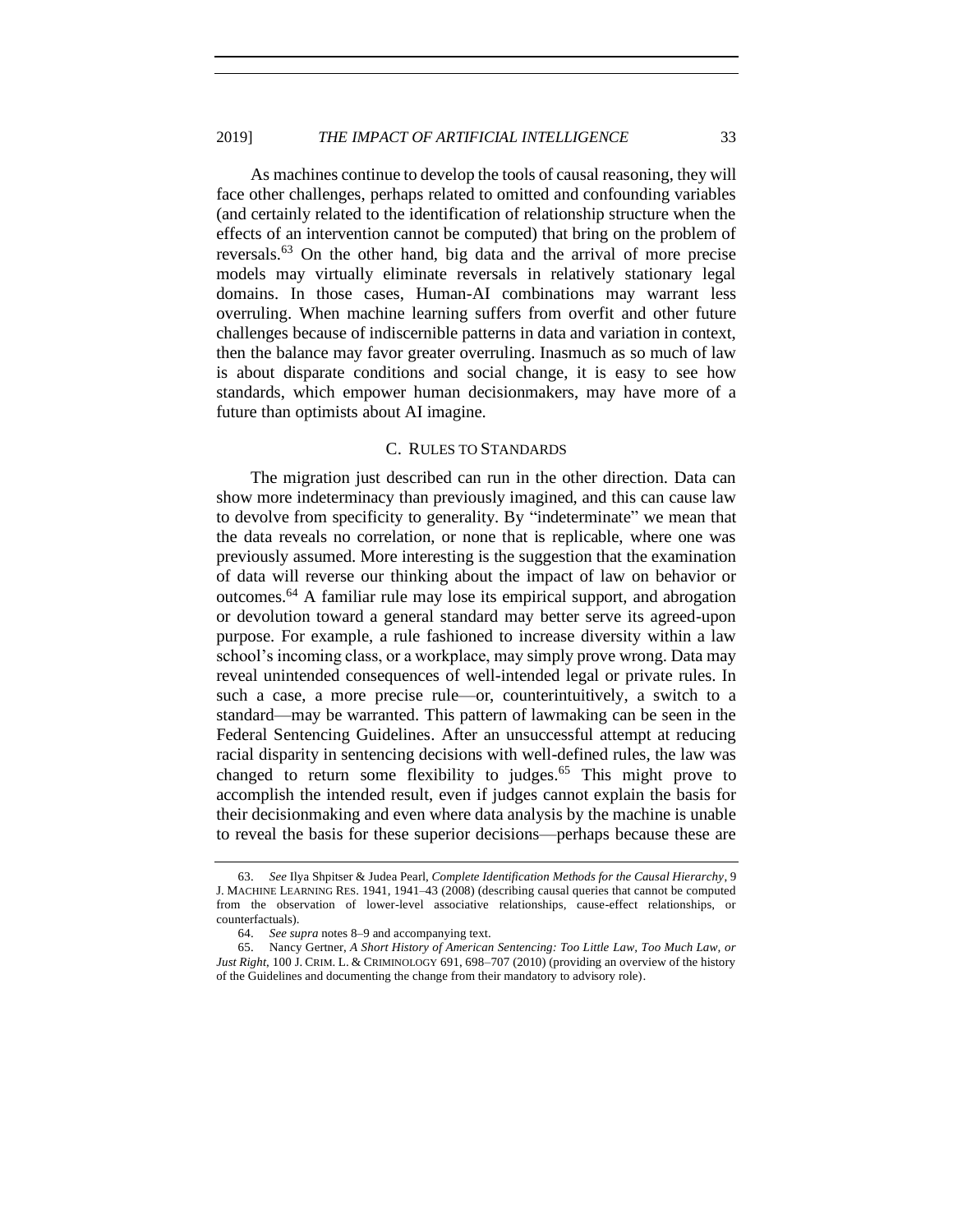not the same for different judges. It is tempting to say that the use of rules is categorically incorrect in the sentencing domain and that standards are simply more appropriate. But this reaction is premature. As indeterminacy wanes with enhanced data collection and organization, the availability of precise rules that carry out their intended purpose will increase. The important caveat that we have emphasized in this Article is that a legal domain must remain sufficiently stable or its dynamism must be at least identifiable. Inasmuch as law offers indiscernible patterns and changing contexts, machine learning cannot occur.<sup>66</sup>

For rules to overtake standards, either good theory (and then structured data) or good data is required.<sup>67</sup> Machines are likely to need humans or, put differently, the combination may outperform either human or machine acting alone.

## **CONCLUSION**

<span id="page-33-0"></span>Whatever aims one ascribes to or wishes for, law and data can play a significant role in assessing the effectiveness of a given legal rule, its enforcement, or even the performance of a legal system as a whole. AI can help lawmakers, and the citizens who evaluate them, exploit the available data to assess the impact of familiar and imagined legal rules on such things as wealth distribution, crime rates, employment rates, and national income. It will soon help us evaluate the impact of even modest changes in intellectual property law, tax law, and environmental regulations. But this Article has not sought to convince skeptical readers that better analysis of data will help lawmakers understand the effects of the rules they develop. It has focused instead on the impact of AI on the architecture of law. It has suggested that rules are likely to become more detailed, and that there will be a dramatic change in the ratio of rules to standards. On occasion, artificial intelligence will reveal that standards, administered by conventional regulators and judges, are actually superior to rules, designed by courts and legislators, aided perhaps by their machines, who will be anything but artificial.

These changes will rely on the collection of data; the development of AI suggests that we pay more attention to the scope and accuracy of this collection. As important, it is time for serious thinking about the instructions, or goals, communicated to artificial intelligence. We are likely to pay more attention to what it is, exactly, that we want law to accomplish because the

<sup>66.</sup> *See supra* note[s 21–](#page-12-1)23 and accompanying text.

<sup>67.</sup> *See supra* note 2 (noting the importance of prior knowledge, or theory, in structured representations of the world).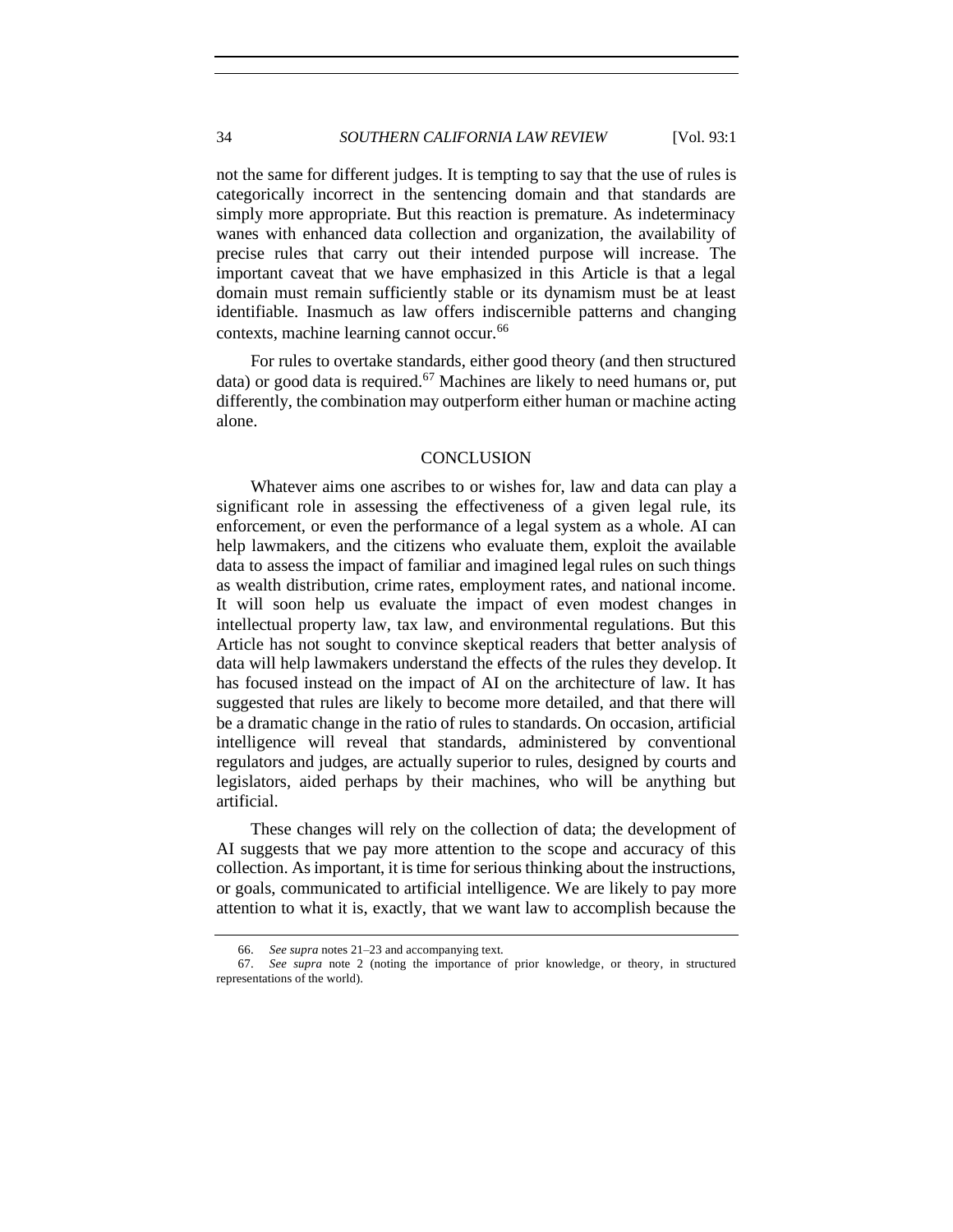details of legal rules will be formulated by artificial intelligence as much as by humans. This is so even though artificial intelligence is inevitably imperfect, as we have explained in this Article. But the reasons for AI's fallibility, including overfitting, reversal paradoxes, and flawed or troubling goals (normally introduced by humans), are hardly new, inasmuch as human lawmakers can be criticized for making the same mistakes. The question for the future is not whether machines are perfect, but rather whether we can identify the tasks in which machines, combined with humans or acting alone after receiving instructions, are superior to the humans we currently glorify as judges, regulators, legislators, and enforcers.